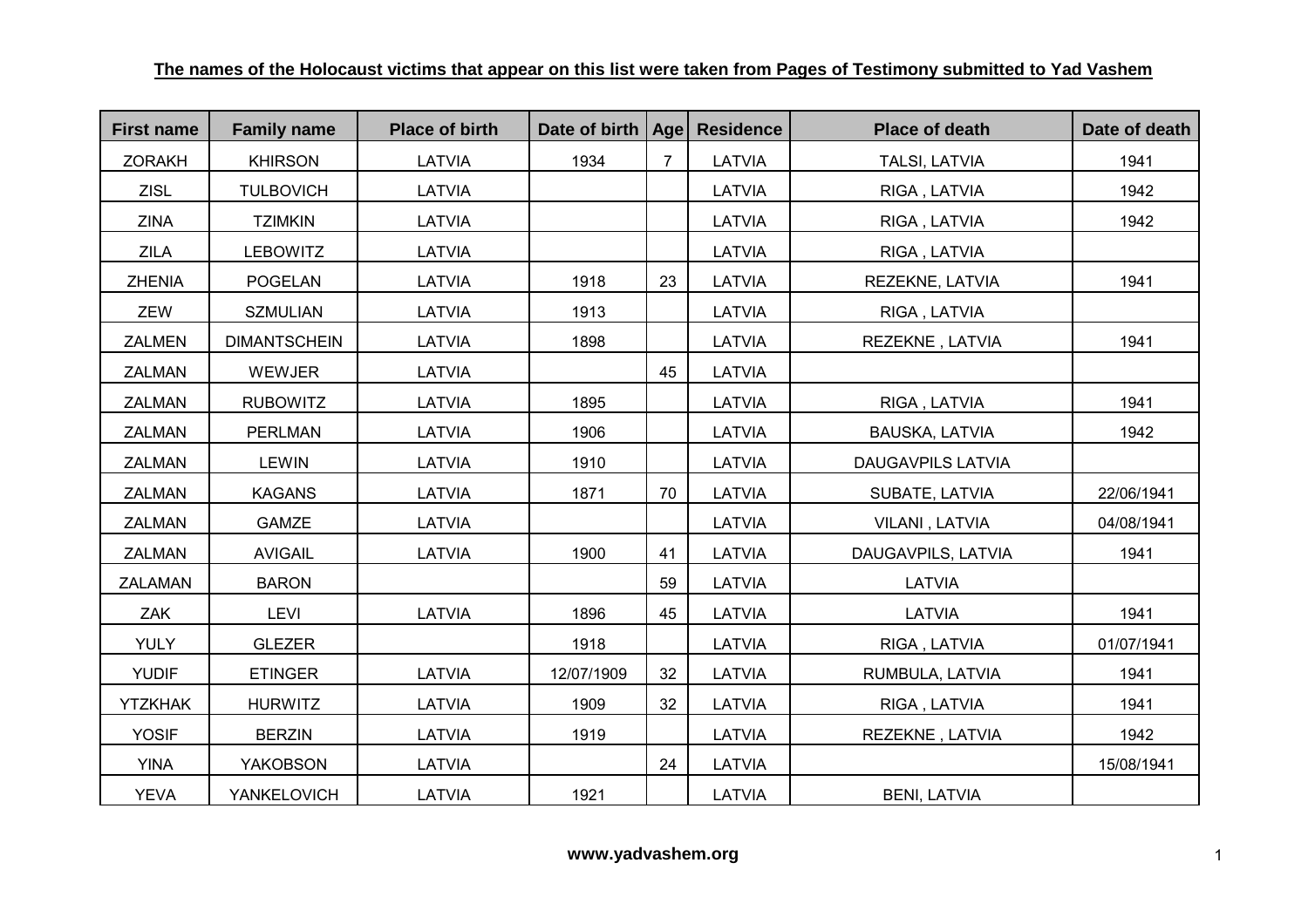| <b>First name</b> | <b>Family name</b> | <b>Place of birth</b> | Date of birth   Age |                | <b>Residence</b> | <b>Place of death</b>    | Date of death |
|-------------------|--------------------|-----------------------|---------------------|----------------|------------------|--------------------------|---------------|
| <b>YETTA</b>      | <b>DIMANT</b>      | LATVIA                | 1900                |                | LATVIA           |                          |               |
| <b>YEKL</b>       | <b>NOCHIMOVICS</b> | LATVIA                | 1880                |                | LATVIA           | <b>DAUGAVPILS LATVIA</b> | 1945          |
| <b>YEHUDIT</b>    | <b>FRIDMAN</b>     | LATVIA                | 1914                |                | LATVIA           | <b>BAUSKA, LATVIA</b>    |               |
| <b>YEHOSHUA</b>   | <b>KOP</b>         | LATVIA                | 1922                | 22             | LATVIA           | RUDZETI, LATVIA          | 1944          |
| <b>YANKEL</b>     | <b>KREINER</b>     | LATVIA                |                     | $\overline{7}$ | LATVIA           | RIGA, LATVIA             | 1942          |
| <b>YANKEL</b>     | <b>ELYANOV</b>     | LATVIA                |                     |                | LATVIA           | RUMBULA, LATVIA          |               |
| <b>YAKOV</b>      | <b>MAGARAM</b>     | <b>LATVIA</b>         | 1901                |                | LATVIA           | DAUGAVPILS, LATVIA       |               |
| <b>YAKOV</b>      | <b>KRAVICH</b>     | LATVIA                | 1923                |                | LATVIA           |                          | 1941          |
| YAKOB             | <b>KROM</b>        | LATVIA                | 1868                |                | LATVIA           | AKNISTE, LATVIA          | 23/07/1941    |
| <b>YAKHNA</b>     | <b>ARONSHTEIN</b>  | LATVIA                | 03/05/1911          | 30             | LATVIA           | RUMBULA, LATVIA          | 1941          |
| YACOB             | <b>KRENITS</b>     | LATVIA                | 1903                |                | LATVIA           | <b>GERMANY</b>           | אוגוסט-44     |
| <b>YAAKOV</b>     | <b>LIT</b>         | LATVIA                | 1932                | 9              | LATVIA           | DAUGAVPILS, LATVIA       | 1941          |
| <b>YAAKOV</b>     | <b>DIMANT</b>      | <b>LATVIA</b>         |                     | 58             | LATVIA           | KARSAVA, LATVIA          |               |
| <b>WOLF</b>       | <b>GUTMAN</b>      | LATVIA                |                     | 30             | LATVIA           |                          |               |
| <b>WOLF</b>       | <b>COHEN</b>       | LATVIA                |                     | 44             | LATVIA           | RIGA, LATVIA             |               |
| <b>WILLY</b>      | <b>HERCENBERG</b>  | LATVIA                | 07/09/1909          |                | LATVIA           |                          |               |
| <b>VULF</b>       | <b>GORDON</b>      | LATVIA                | 1863                |                | LATVIA           | AKNISTE, LATVIA          | 23/07/1941    |
| <b>VULF</b>       | <b>BURIN</b>       | LATVIA                | 1936                | 5              | LATVIA           | LIVANI, LATVIA           | 1941          |
| <b>VINYAMIN</b>   | <b>TZOFNAS</b>     | <b>LATVIA</b>         |                     | 60             | LATVIA           | PREILI, LATVIA           |               |
| <b>URI</b>        | <b>FELDHUHN</b>    | LATVIA                | 1894                |                | LATVIA           |                          |               |
| <b>TZIPA</b>      | <b>MOST</b>        | LATVIA                |                     |                | LATVIA           | LATVIA                   | 26/08/1941    |
| <b>TZERA</b>      | <b>GORDIN</b>      | LATVIA                |                     | 25             | LATVIA           | RIGA, LATVIA             |               |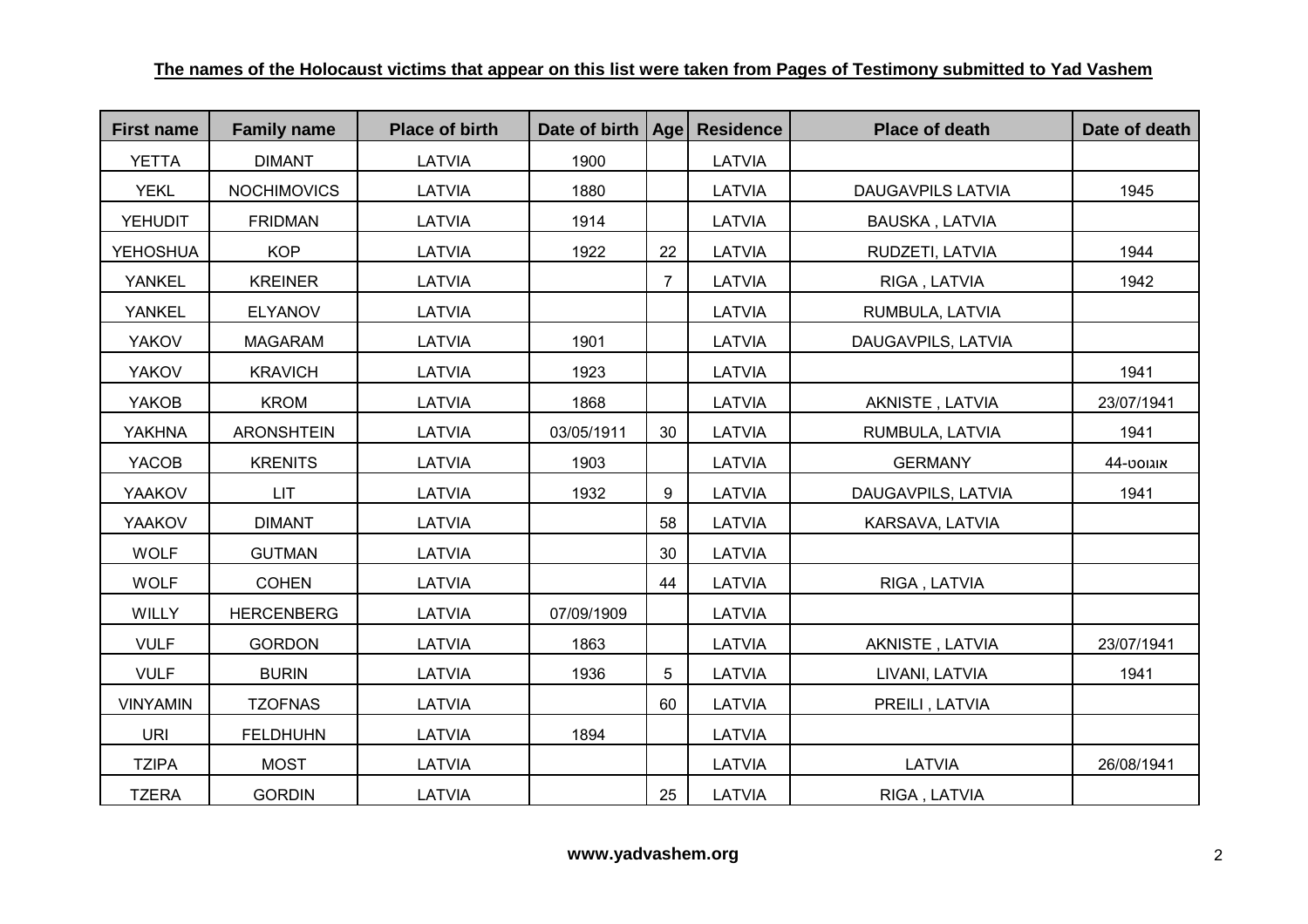| <b>First name</b> | <b>Family name</b>  | <b>Place of birth</b> | Date of birth   Age |              | <b>Residence</b> | <b>Place of death</b>     | Date of death |
|-------------------|---------------------|-----------------------|---------------------|--------------|------------------|---------------------------|---------------|
| <b>TUWIA</b>      | <b>ARSZ</b>         | LATVIA                | 1914                | 28           | <b>LATVIA</b>    | DAUGAVPILS, LATVIA        | 1942          |
| <b>TSESA</b>      | <b>LGOV</b>         | LATVIA                |                     | 39           | <b>LATVIA</b>    | REZEKNE, LATVIA           | 1941          |
| <b>TOVA</b>       | <b>SER</b>          | LATVIA                | 1922                |              | LATVIA           | RIGA, LATVIA              | 1942          |
| <b>TONIA</b>      | <b>KAGAN</b>        | LATVIA                |                     |              | LATVIA           | <b>VILANI, LATVIA</b>     |               |
| <b>TINA</b>       | <b>RIBKIND</b>      | LATVIA                | 1902                |              | LATVIA           | RIGA, LATVIA              |               |
| <b>TEVEL</b>      | <b>KUR</b>          | LATVIA                | 1859                | 83           | LATVIA           | <b>BIKERNIEKI, LATVIA</b> | 1942          |
| <b>TEAH</b>       | <b>ISZRAELOWICZ</b> | LATVIA                |                     |              | LATVIA           |                           |               |
| <b>TAUBE</b>      | <b>SULMAN</b>       | LATVIA                |                     |              | LATVIA           | <b>LATVIA</b>             |               |
| <b>TAUBE</b>      | <b>MAROZ</b>        | LATVIA                |                     |              | LATVIA           |                           | 1940          |
| <b>TAUBA</b>      | <b>PERELMAN</b>     | LATVIA                | 1880                |              | LATVIA           | DAUGAVPILS, LATVIA        |               |
| <b>TANIA</b>      | <b>MIRONOVICH</b>   | LATVIA                | 1895                | 46           | LATVIA           | RIGA, LATVIA              | 1941          |
| <b>TAMARA</b>     | <b>DIMANT</b>       | LATVIA                |                     |              | LATVIA           |                           |               |
| <b>TAIBE</b>      | <b>SHEITELMAN</b>   | LATVIA                |                     | $\mathbf{0}$ | LATVIA           | RIGA, LATVIA              |               |
| <b>SZMUEL</b>     | <b>ROCKO</b>        | LATVIA                | 1913                |              | LATVIA           | DAUGAVPILS, LATVIA        | 1941          |
| <b>SRAGO</b>      | <b>FEIGIN</b>       | LATVIA                | 1875                |              | LATVIA           | RIGA, LATVIA              |               |
| SORE              | <b>FELDMAN</b>      | LATVIA                | 1935                |              | LATVIA           | RUMBULA, LATVIA           |               |
| <b>SORA</b>       | <b>FROST</b>        |                       | 1871                | 70           | LATVIA           | SILENE, LATVIA            | 1941          |
| <b>SONIA</b>      | SALOMONSON          | LATVIA                | 1915                |              | LATVIA           | RIGA, LATVIA              | 1941          |
| <b>SONIA</b>      | <b>MIZROK</b>       | LATVIA                |                     |              | LATVIA           | LATVIA                    |               |
| <b>SONIA</b>      | <b>CHANARIN</b>     | LATVIA                |                     | 55           | LATVIA           | DAUGAVPILS, LATVIA        |               |
| <b>SOLOMON</b>    | <b>KISIN</b>        | LATVIA                |                     |              | LATVIA           | DAUGAVPILS, LATVIA        | 1941          |
| <b>SOFIA</b>      | <b>KAN</b>          | LATVIA                | 1932                | 9            | LATVIA           | TALSI, LATVIA             | 1941          |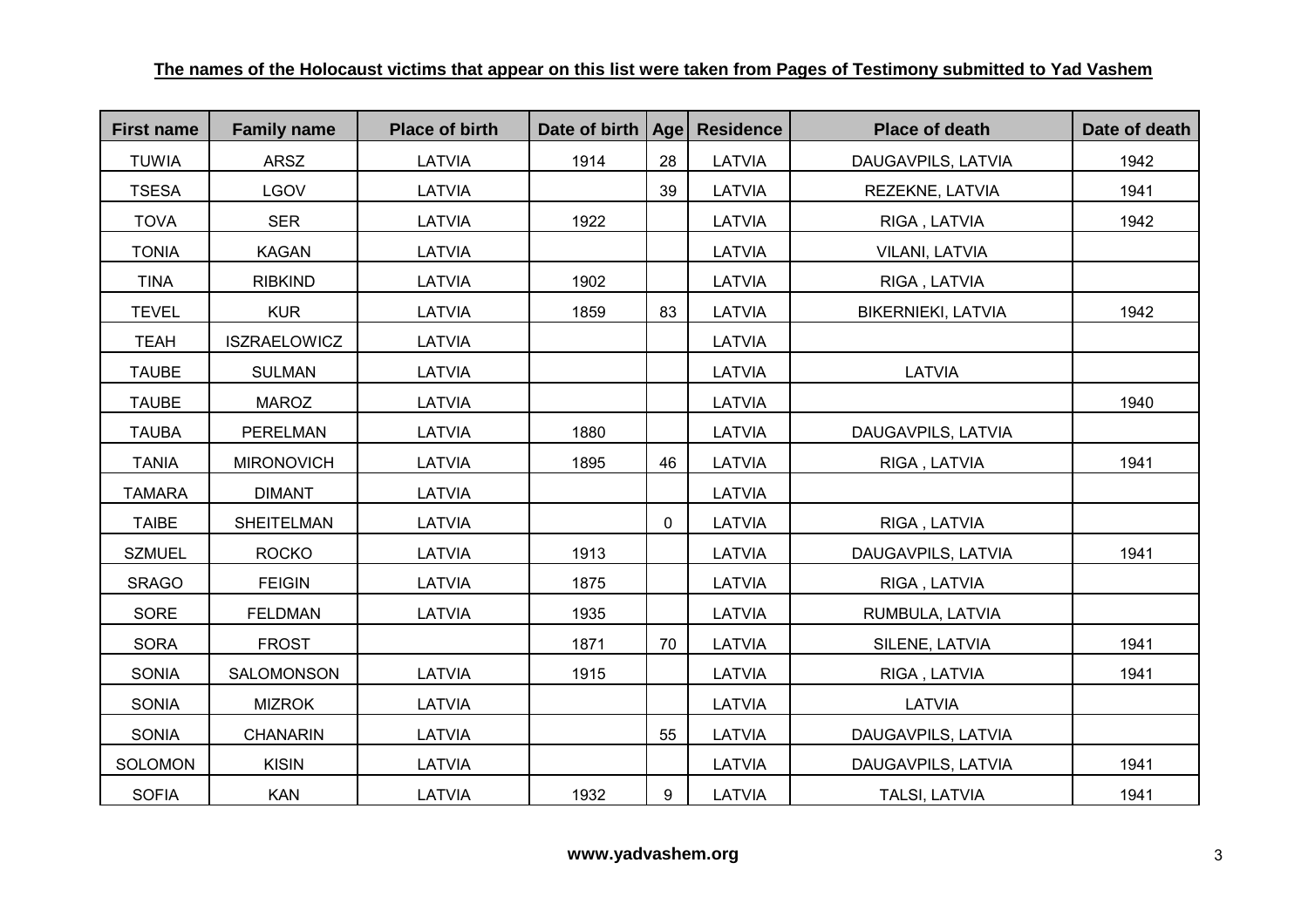| <b>First name</b> | <b>Family name</b> | <b>Place of birth</b> | Date of birth   Age |                | <b>Residence</b> | <b>Place of death</b> | Date of death |
|-------------------|--------------------|-----------------------|---------------------|----------------|------------------|-----------------------|---------------|
| <b>SLAWA</b>      | <b>MINZ</b>        | LATVIA                |                     |                | LATVIA           | KAISERWALD, LATVIA    |               |
| <b>SIOMA</b>      | <b>LEWINSON</b>    | <b>LATVIA</b>         |                     | 35             | LATVIA           | RIGA, LATVIA          | 1942          |
| <b>SIMON</b>      | <b>LITMAN</b>      | LATVIA                | 1899                |                | LATVIA           | RIGA, LATVIA          | 1941          |
| <b>SIMKE</b>      | <b>KURS</b>        | LATVIA                | 1873                | 67             | LATVIA           | SUBATE, LATVIA        | 22/06/1941    |
| <b>SIMCHA</b>     | <b>LEVINZON</b>    |                       | 1901                |                | LATVIA           |                       |               |
| <b>SIMA</b>       | <b>MISROCH</b>     |                       | 1884                |                | LATVIA           |                       | 1941          |
| <b>SIFRA</b>      | <b>TZENTZIPOR</b>  | <b>LATVIA</b>         | 1935                | $\overline{7}$ | LATVIA           |                       | 1942          |
| <b>SHOUL</b>      | <b>ALTGAUZEN</b>   | LATVIA                | 1930                | 11             | LATVIA           | LUDZA, LATVIA         | 18/08/1941    |
| <b>SHORA</b>      | <b>KATZ</b>        | LATVIA                | 1910                |                | LATVIA           | RIGA, LATVIA          | 1941          |
| <b>SHOLEM</b>     | <b>MILLER</b>      | LATVIA                | 1892                |                | LATVIA           | PLAVINAS, LATVIA      | 1941          |
| <b>SHMUEL</b>     | <b>SHPUNGIN</b>    | LATVIA                | 1918                | 23             | LATVIA           | LIVANI, LATVIA        | 1941          |
| <b>SHMUEL</b>     | <b>KATZ</b>        | LATVIA                | 1934                |                | LATVIA           |                       |               |
| <b>SHMUEL</b>     | <b>DONDE</b>       | LATVIA                | 1891                | 50             | LATVIA           | VARKLIANI, LATVIA     | 11/08/1941    |
| <b>SHMERIL</b>    | <b>FALKOV</b>      | LATVIA                | 1880                | 63             | LATVIA           | REZEKNE, LATVIA       |               |
| <b>SHLOMO</b>     | <b>KRAMER</b>      | LATVIA                | 1911                |                | LATVIA           |                       |               |
| <b>SHLOMO</b>     | <b>CIMAN</b>       | LATVIA                | 1893                | 48             | LATVIA           | LIVANI, LATVIA        | 1941          |
| <b>SHLIOM</b>     | <b>VOVSI</b>       |                       | 1872                | 70             | LATVIA           | RIGA, LATVIA          | 1942          |
| <b>SHIMON</b>     | <b>GUTMAN</b>      | LATVIA                | 1910                |                | LATVIA           | RUMBULA, LATVIA       |               |
| <b>SHIFRA</b>     | <b>FREINKEL</b>    | LATVIA                | 1910                |                | LATVIA           |                       |               |
| <b>SHEINA</b>     | <b>YAKOBSON</b>    | LATVIA                | 1889                | 52             | LATVIA           | <b>TALSI, LATVIA</b>  | 1941          |
| <b>SHEINA</b>     | <b>FAIT</b>        | LATVIA                | 1882                |                | LATVIA           |                       | 1942          |
| <b>SHAYA</b>      | <b>BAK</b>         | LATVIA                | 1890                | 51             | LATVIA           | DAUGAVPILS, LATVIA    | 1941          |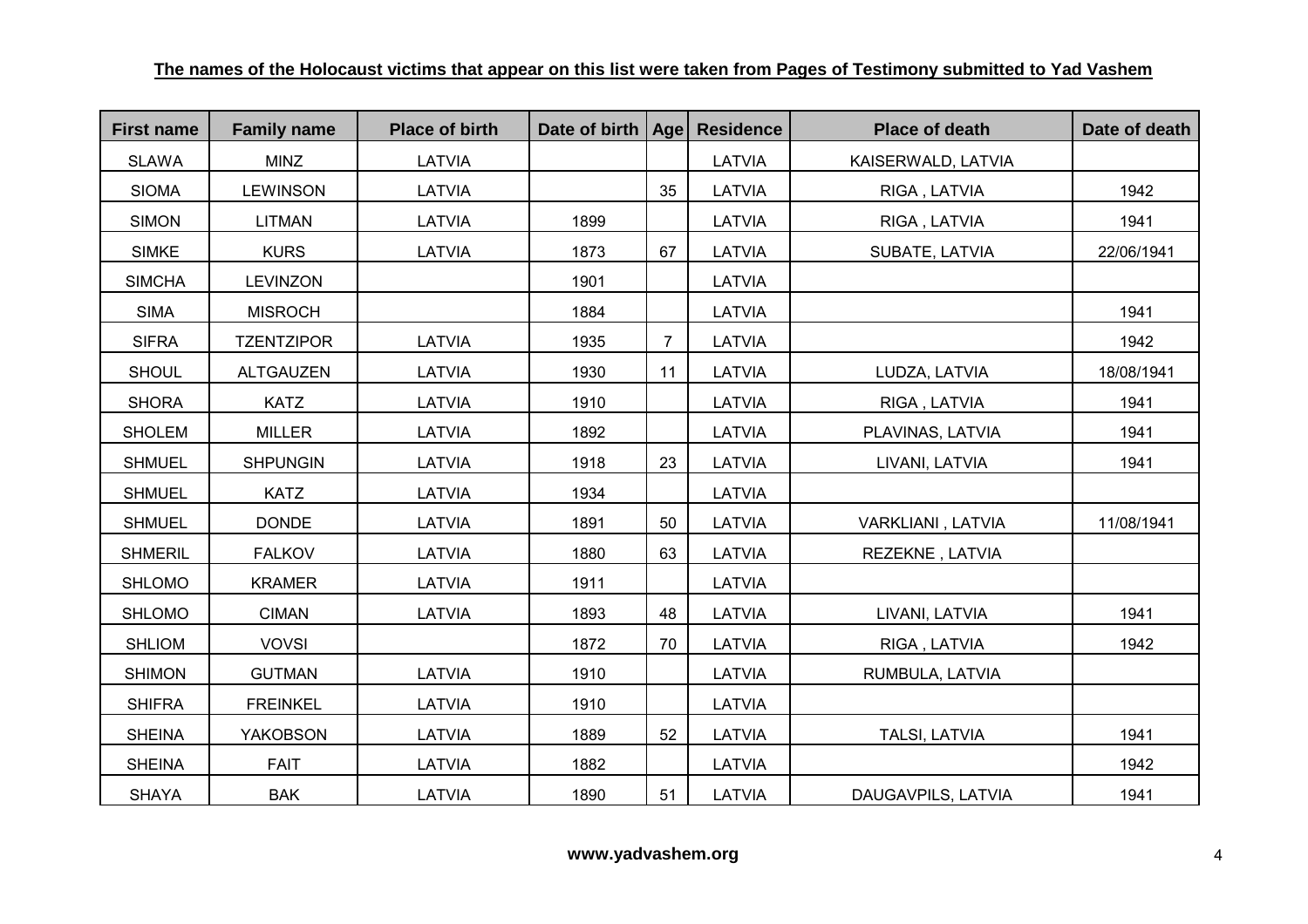| <b>First name</b> | <b>Family name</b> | <b>Place of birth</b>    | Date of birth   Age |             | <b>Residence</b> | <b>Place of death</b> | Date of death    |
|-------------------|--------------------|--------------------------|---------------------|-------------|------------------|-----------------------|------------------|
| <b>SHALOM</b>     | <b>KATZOVICH</b>   | LATVIA                   | 1917                |             | LATVIA           | KARSAVA, LATVIA       |                  |
| <b>SHABTAI</b>    | <b>SHAPIRA</b>     |                          |                     |             | <b>LATVIA</b>    |                       |                  |
| <b>SEMION</b>     | <b>SHENKMAN</b>    | LATVIA                   | 1911                |             | LATVIA           |                       | 1941             |
| <b>SELMA</b>      | <b>BERGMANN</b>    | LATVIA                   | 19/09/1909          | 32          | LATVIA           | RIGA, LATVIA          | 30/11/1941       |
| <b>SEEL</b>       | <b>MEYEROVICH</b>  | <b>BELORUSSIA (USSR)</b> | 1914                |             | <b>LATVIA</b>    | RIGA, LATVIA          |                  |
| <b>SCHMUEL</b>    | <b>DOLGIZER</b>    | <b>USSR</b>              |                     | 0           | LATVIA           | RIGA, LATVIA          |                  |
| <b>SCHANA</b>     | <b>GURWITZ</b>     | LATVIA                   | 1927                |             | LATVIA           | LIEPAJA, LATVIA       | 1941             |
| <b>SAUL</b>       | <b>FEIGERSON</b>   | LATVIA                   |                     | 30          | <b>LATVIA</b>    | SKEDE, LATVIA         |                  |
| <b>SARRA</b>      | VAGENGEIM          | LATVIA                   | 1901                |             | LATVIA           |                       | 17/08/1941       |
| <b>SARIK</b>      | <b>ZELIKMAN</b>    | <b>POLAND</b>            | 1940                | $\mathbf 1$ | LATVIA           | LUDZA, LATVIA         | 18/08/1941       |
| <b>SARAH</b>      | <b>JACOBSON</b>    | LATVIA                   |                     | 0           | LATVIA           | RIGA, LATVIA          |                  |
| <b>SARA</b>       | <b>ZURABIN</b>     | LATVIA                   | 1912                |             | LATVIA           | RIGA, LATVIA          | 1942             |
| <b>SARA</b>       | <b>TAUROG</b>      | LATVIA                   | 1892                |             | <b>LATVIA</b>    |                       |                  |
| <b>SARA</b>       | <b>SHUMACHER</b>   | LATVIA                   |                     | 52          | LATVIA           | KULDIGA, LATVIA       |                  |
| <b>SARA</b>       | <b>RIMSON</b>      | <b>POLAND</b>            | 1860                | 81          | LATVIA           | DAUGAVPILS, LATVIA    | 1941             |
| <b>SARA</b>       | <b>MIKHELEVICH</b> | LATVIA                   | 1932                | 10          | LATVIA           | DAUGAVPILS, LATVIA    | 1942             |
| <b>SARA</b>       | <b>LEVIT</b>       | <b>LITHUANIA</b>         | 1903                |             | LATVIA           | ZILUPE, LATVIA        | <b>41-</b> סט-41 |
| <b>SARA</b>       | <b>KIGEL</b>       | LATVIA                   | 05/01/1928          |             | LATVIA           |                       |                  |
| <b>SARA</b>       | <b>IZRAILSON</b>   | LATVIA                   | 1898                | 43          | LATVIA           | RIGA, LATVIA          | 1941             |
| <b>SARA</b>       | <b>GUTMAN</b>      | <b>LITHUANIA</b>         | 1897                |             | LATVIA           | RIGA, LATVIA          | יולי-41          |
| <b>SARA</b>       | <b>GERCZYKOV</b>   | LATVIA                   |                     | 58          | LATVIA           | RIGA, LATVIA          | יולי-48          |
| <b>SARA</b>       | <b>GAVARTIN</b>    | LATVIA                   | 1881                | 60          | LATVIA           | VARKLIANI, LATVIA     | 04/08/1941       |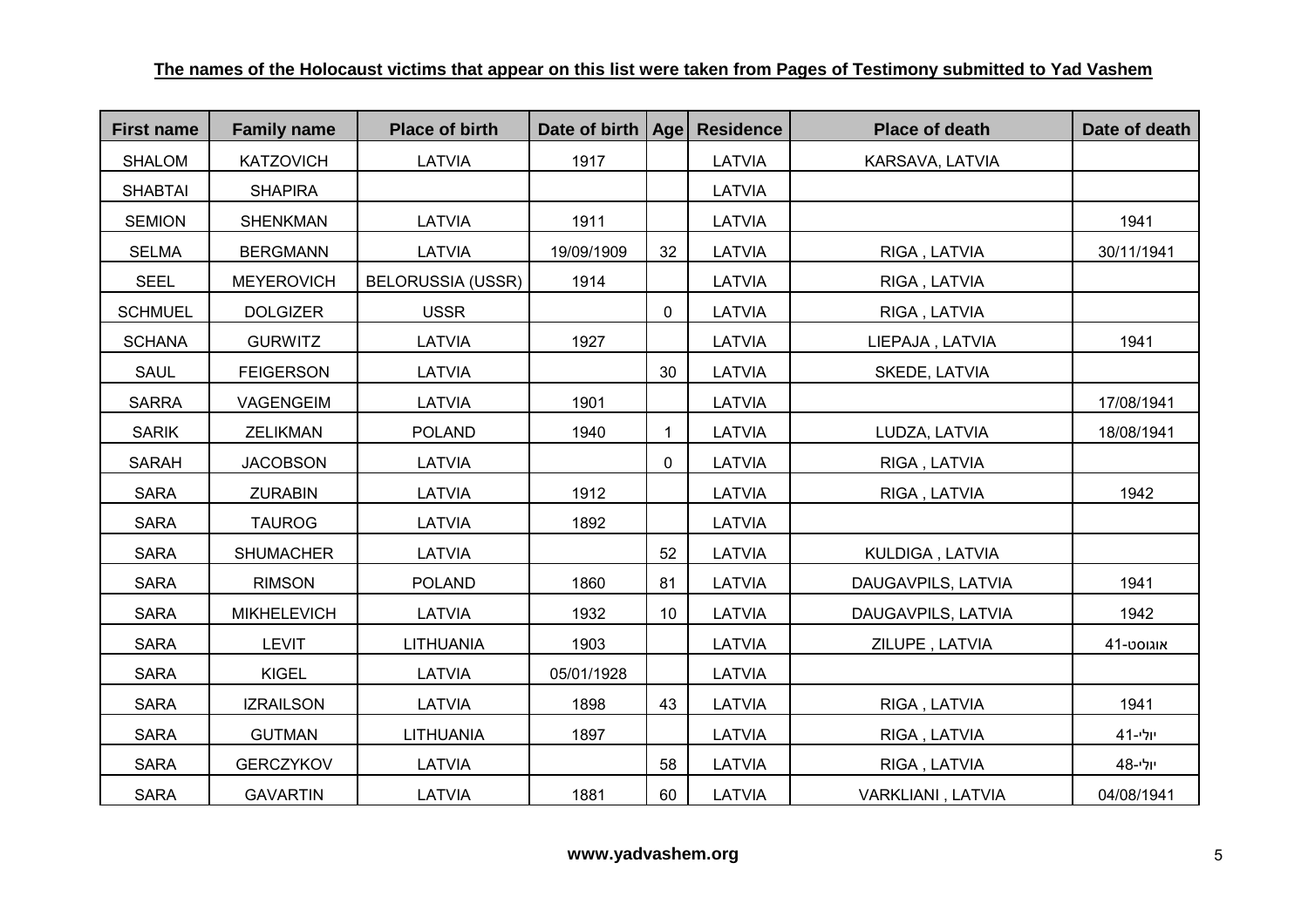| <b>First name</b> | <b>Family name</b> | <b>Place of birth</b>    | Date of birth   Age |    | <b>Residence</b> | <b>Place of death</b> | Date of death |
|-------------------|--------------------|--------------------------|---------------------|----|------------------|-----------------------|---------------|
| <b>SARA</b>       | <b>EIDELS</b>      |                          |                     | 66 | LATVIA           | LIEPAJA, LATVIA       |               |
| <b>SARA</b>       | <b>BER</b>         | LATVIA                   | 1923                | 18 | LATVIA           | DAUGAVPILS, LATVIA    | 1941          |
| <b>SARA</b>       | <b>ARDOW</b>       | LATVIA                   | 1896                |    | LATVIA           | RIGA, LATVIA          | 1941          |
| SAMUIL            | VALDENBERG         | LATVIA                   |                     |    | <b>LATVIA</b>    | DAUGAVPILS, LATVIA    |               |
| <b>SAMUIL</b>     | <b>GUREWITZ</b>    | <b>BELORUSSIA (USSR)</b> |                     |    | LATVIA           | RUMBULA, LATVIA       |               |
| <b>SAMUEL</b>     | <b>VIRICHOVSKY</b> | LATVIA                   |                     | 43 | LATVIA           | RIGA, LATVIA          |               |
| <b>SAMUEL</b>     | <b>FRUMKIN</b>     | LATVIA                   |                     |    | LATVIA           | DAUGAVPILS, LATVIA    |               |
| <b>SALOM</b>      | <b>SLIFKIN</b>     | LATVIA                   |                     |    | LATVIA           |                       |               |
| S                 | <b>BERNER</b>      | LATVIA                   |                     | 40 | LATVIA           |                       |               |
| <b>RUWEN</b>      | <b>VEIDE</b>       | LATVIA                   |                     |    | LATVIA           |                       |               |
| <b>RUVIM</b>      | <b>SHERMAN</b>     | LATVIA                   | 1910                | 31 | LATVIA           | RUMBULA, LATVIA       | אוקטובר-41    |
| <b>RUVEN</b>      | <b>SHPUNGIN</b>    | LATVIA                   | 1888                |    | LATVIA           | KUKAS, LATVIA         | 01/08/1941    |
| <b>RUTH</b>       | <b>BUDO</b>        | <b>LATVIA</b>            |                     |    | <b>LATVIA</b>    | RIGA, LATVIA          | 1941          |
| <b>RUMA</b>       | <b>ROSENBERGIS</b> | LATVIA                   | 31/01/1920          | 20 | LATVIA           | RIGA, LATVIA          | 1941          |
| <b>RUCHAMA</b>    | <b>DAZORCEVA</b>   | LATVIA                   | 1915                |    | LATVIA           | DAUGAVPILS, LATVIA    | 1944          |
| <b>ROZA</b>       | <b>ZELIKSON</b>    | LATVIA                   | 1915                |    | LATVIA           | RIGA, LATVIA          |               |
| <b>ROZA</b>       | <b>SKOP</b>        |                          | 1913                |    | LATVIA           | DAUGAVPILS, LATVIA    | 1941          |
| <b>ROZA</b>       | <b>RISKER</b>      | LATVIA                   | 1896                |    | LATVIA           | RIGA, LATVIA          | 1941          |
| <b>ROZA</b>       | <b>KNAZEF</b>      | LATVIA                   | 1917                |    | LATVIA           | RIGA, LATVIA          | 1942          |
| <b>ROZA</b>       | <b>ATLAS</b>       | <b>POLAND</b>            | 1892                |    | LATVIA           | RIGA, LATVIA          |               |
| <b>ROSA</b>       | <b>RIBAK</b>       | LATVIA                   |                     |    | LATVIA           | RUMBULA, LATVIA       |               |
| <b>ROSA</b>       | <b>MACHTUS</b>     | LATVIA                   | 1876                |    | LATVIA           |                       |               |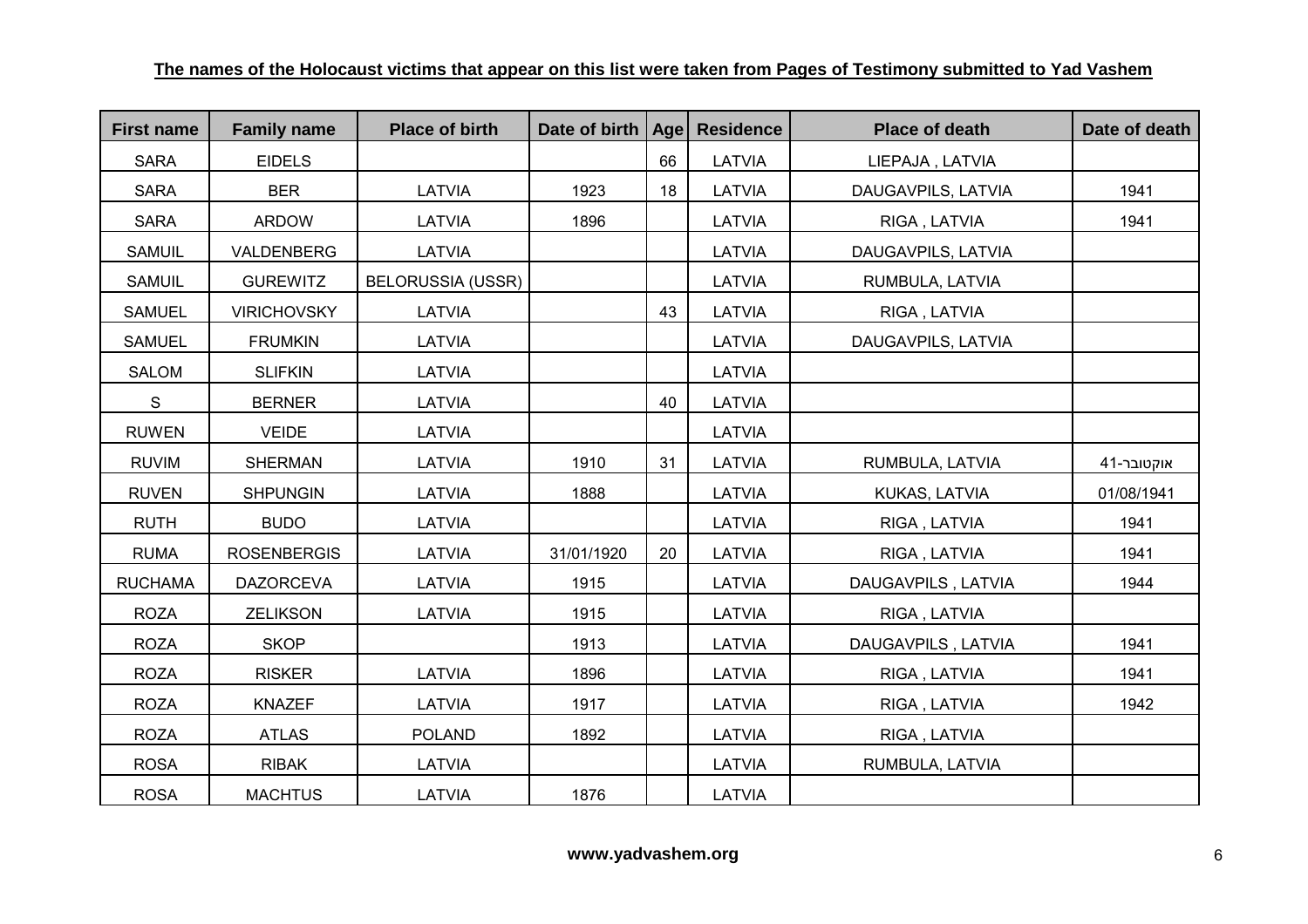| <b>First name</b> | <b>Family name</b> | <b>Place of birth</b> | Date of birth   Age |                 | <b>Residence</b> | <b>Place of death</b> | Date of death |
|-------------------|--------------------|-----------------------|---------------------|-----------------|------------------|-----------------------|---------------|
| <b>ROSA</b>       | <b>COHEN</b>       | <b>LITHUANIA</b>      | 1893                | 47              | LATVIA           |                       | 1941          |
| <b>RON</b>        | <b>FAKTOR</b>      | <b>LATVIA</b>         |                     | $5\phantom{.0}$ | LATVIA           | LIEPAJA, LATVIA       | 1941          |
| <b>ROCHE</b>      | <b>GUTMAN</b>      | LATVIA                | 1907                |                 | LATVIA           | RIGA, LATVIA          | 20/11/1941    |
| <b>RIVKAH</b>     | <b>ZALMANSON</b>   | LATVIA                |                     |                 | LATVIA           |                       | 1940          |
| <b>RIVKA</b>      | <b>LEVIN</b>       | LATVIA                | 1868                |                 | <b>LATVIA</b>    | REZEKNE, LATVIA       | 1942          |
| <b>RIVKA</b>      | <b>HEIKIN</b>      |                       | 1890                |                 | LATVIA           | RIGA, LATVIA          | 1940          |
| <b>RIVAH</b>      | <b>KLINK</b>       |                       |                     |                 | LATVIA           |                       |               |
| <b>RIVA</b>       | <b>SCHIREN</b>     | LATVIA                |                     |                 | LATVIA           |                       |               |
| <b>RIVA</b>       | <b>GRINBLAT</b>    | <b>LATVIA</b>         | 1939                | $\overline{2}$  | LATVIA           | DAUGAVPILS, LATVIA    | 1941          |
| <b>RISL</b>       | <b>KODES</b>       | LATVIA                |                     |                 | LATVIA           |                       |               |
| <b>RIMA</b>       | <b>LIBERMAN</b>    | LATVIA                | 1923                |                 | LATVIA           |                       |               |
| <b>REUVEN</b>     | <b>RUBINSTEIN</b>  | LATVIA                |                     |                 | LATVIA           |                       |               |
| <b>REIZEL</b>     | <b>SHPUNGIN</b>    | LATVIA                |                     |                 | <b>LATVIA</b>    | LIVANI, LATVIA        |               |
| <b>REISEL</b>     | <b>KATAN</b>       | <b>LITHUANIA</b>      |                     |                 | LATVIA           |                       |               |
| <b>REGINA</b>     | <b>BALSON</b>      | LATVIA                |                     |                 | LATVIA           | RIGA, LATVIA          |               |
| <b>REBEKKA</b>    | <b>KAPLAN</b>      | LATVIA                | 1910                |                 | LATVIA           | RIGA, LATVIA          |               |
| <b>REBEKA</b>     | <b>CHEIFIES</b>    | LATVIA                | 1922                |                 | LATVIA           | DAUGAVPILS, LATVIA    | 1941          |
| <b>RAYA</b>       | <b>KURIN</b>       | LATVIA                | 1927                |                 | LATVIA           |                       |               |
| <b>RASHE</b>      | <b>SRAGO</b>       | LATVIA                |                     | 19              | LATVIA           | RIGA, LATVIA          |               |
| <b>RAPHAEL</b>    | <b>GELFAND</b>     | LATVIA                | 1930                |                 | LATVIA           | RIGA, LATVIA          | 1941          |
| <b>RAKHMIEL</b>   | <b>KATZAV</b>      | LATVIA                |                     |                 | LATVIA           | DAUGAVPILS, LATVIA    |               |
| <b>RAKHIL</b>     | <b>FRIDMAN</b>     | LATVIA                | 05/04/1886          | 55              | LATVIA           | RIGA, LATVIA          | 31/10/1941    |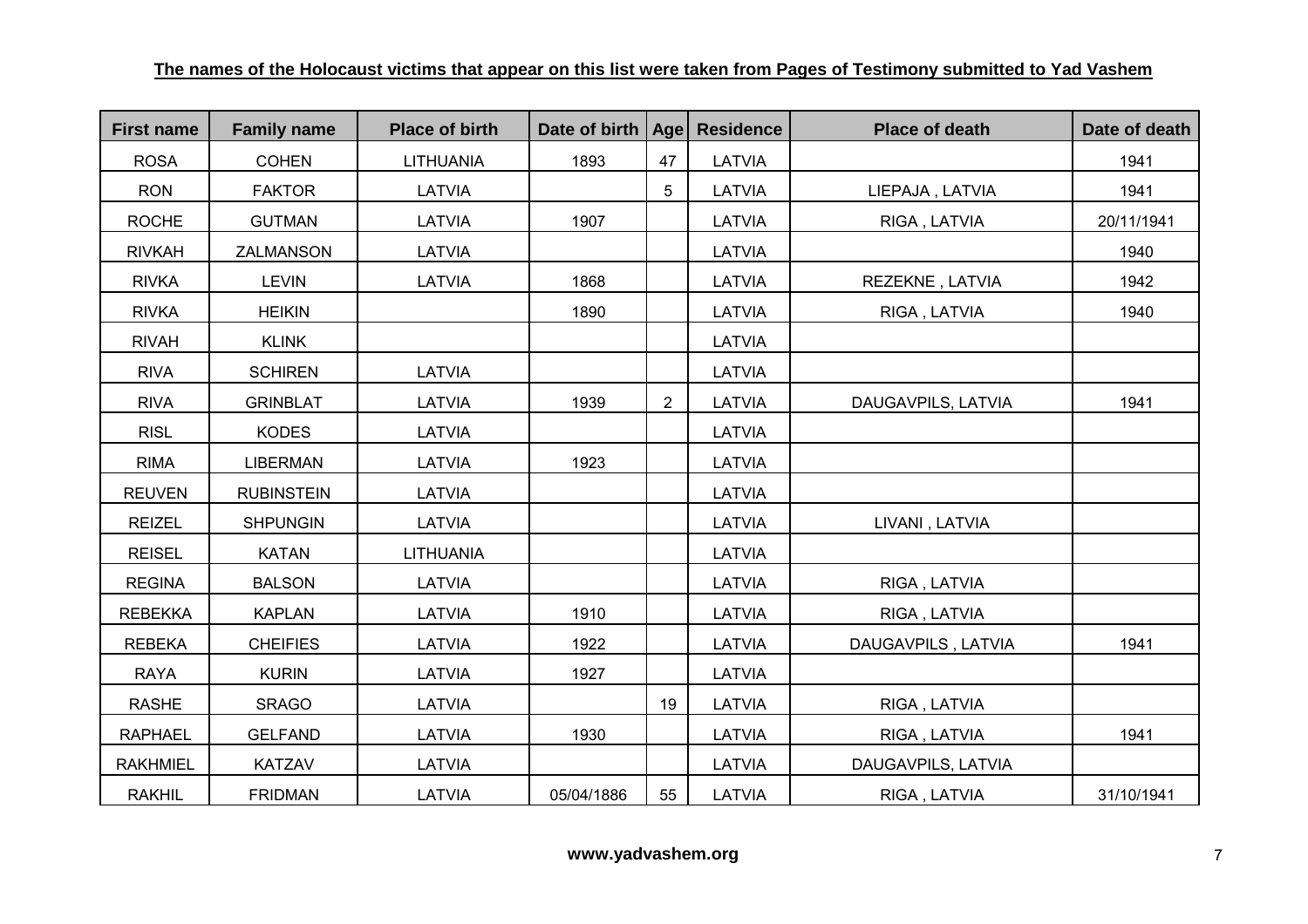| <b>First name</b> | <b>Family name</b> | <b>Place of birth</b> | Date of birth   Age   Residence |    |               | <b>Place of death</b> | Date of death |
|-------------------|--------------------|-----------------------|---------------------------------|----|---------------|-----------------------|---------------|
| <b>RAKHEL</b>     | <b>SHTEIN</b>      | LATVIA                | 1906                            |    | LATVIA        | RUMBULA, LATVIA       | דצמבר-41      |
| <b>RAKHEL</b>     | <b>DEUEL</b>       | LATVIA                | 1919                            | 22 | <b>LATVIA</b> | VARKLIANI, LATVIA     | 11/08/1941    |
| <b>RAKHEL</b>     | <b>ANTIKOL</b>     | LATVIA                | 1890                            |    | LATVIA        | DAUGAVPILS, LATVIA    |               |
| <b>RAJNA</b>      | <b>MAJEROVITZ</b>  | LATVIA                | 1937                            |    | LATVIA        | RIGA, LATVIA          | 30/10/1941    |
| <b>RAHEL</b>      | <b>GRINMAN</b>     |                       |                                 |    | LATVIA        | RIGA, LATVIA          |               |
| <b>RAFAEL</b>     | <b>KRENITS</b>     | LATVIA                | 1909                            |    | LATVIA        | RIGA, LATVIA          | יולי-44       |
| <b>RACHMIEL</b>   | <b>SMUSKOVICZ</b>  | LATVIA                | 1909                            |    | LATVIA        | RIGA, LATVIA          |               |
| <b>RACHEL</b>     | <b>SIGARD</b>      | <b>LITHUANIA</b>      | 1897                            |    | LATVIA        | RIGA, LATVIA          |               |
| <b>RACHEL</b>     | <b>PREID</b>       | <b>LITHUANIA</b>      | 1878                            | 63 | LATVIA        | LIEPAJA, LATVIA       | 1941          |
| <b>RACHEL</b>     | <b>KOROL</b>       | LATVIA                |                                 | 43 | LATVIA        | SMILTENE, LATVIA      |               |
| <b>RACHEL</b>     | <b>HOSIOSKY</b>    | LATVIA                |                                 |    | LATVIA        |                       |               |
| <b>RACHEL</b>     | <b>EISENSTAT</b>   |                       | 1885                            |    | LATVIA        |                       |               |
| <b>RACHEL</b>     | <b>BRECHER</b>     | LITHUANIA             | 1890                            |    | LATVIA        |                       | 1942          |
| <b>RACHEL</b>     | ABRAMOWICZ         | LATVIA                | 1892                            | 50 | LATVIA        | LIEPAJA, LATVIA       | 1942          |
| <b>PINCHAS</b>    | <b>LANDSBERGS</b>  | LATVIA                | 1889                            |    | LATVIA        | RIGA, LATVIA          | יולי-41       |
| <b>PESYA</b>      | <b>KHIRSHOVITZ</b> | <b>LITHUANIA</b>      |                                 |    | LATVIA        | <b>LATVIA</b>         |               |
| <b>PESKA</b>      | <b>WULFSOHN</b>    | LATVIA                | 1921                            |    | LATVIA        |                       |               |
| <b>PESIA</b>      | <b>REZENIK</b>     | LATVIA                | 1920                            |    | LATVIA        |                       |               |
| <b>PESAKH</b>     | <b>TSENTSIPER</b>  | LATVIA                |                                 |    | LATVIA        | RIGA, LATVIA          |               |
| <b>PERELE</b>     | <b>CVI</b>         | LATVIA                |                                 |    | LATVIA        | RIGA, LATVIA          | 1941          |
| <b>PEISAKH</b>    | <b>MOREIN</b>      | LATVIA                | 1872                            | 69 | LATVIA        | RUBENES, LATVIA       | 1941          |
| <b>PAULA</b>      | <b>NOVIK</b>       | LATVIA                | 01/08/1923                      | 18 | LATVIA        | RUMBULA, LATVIA       | 1941          |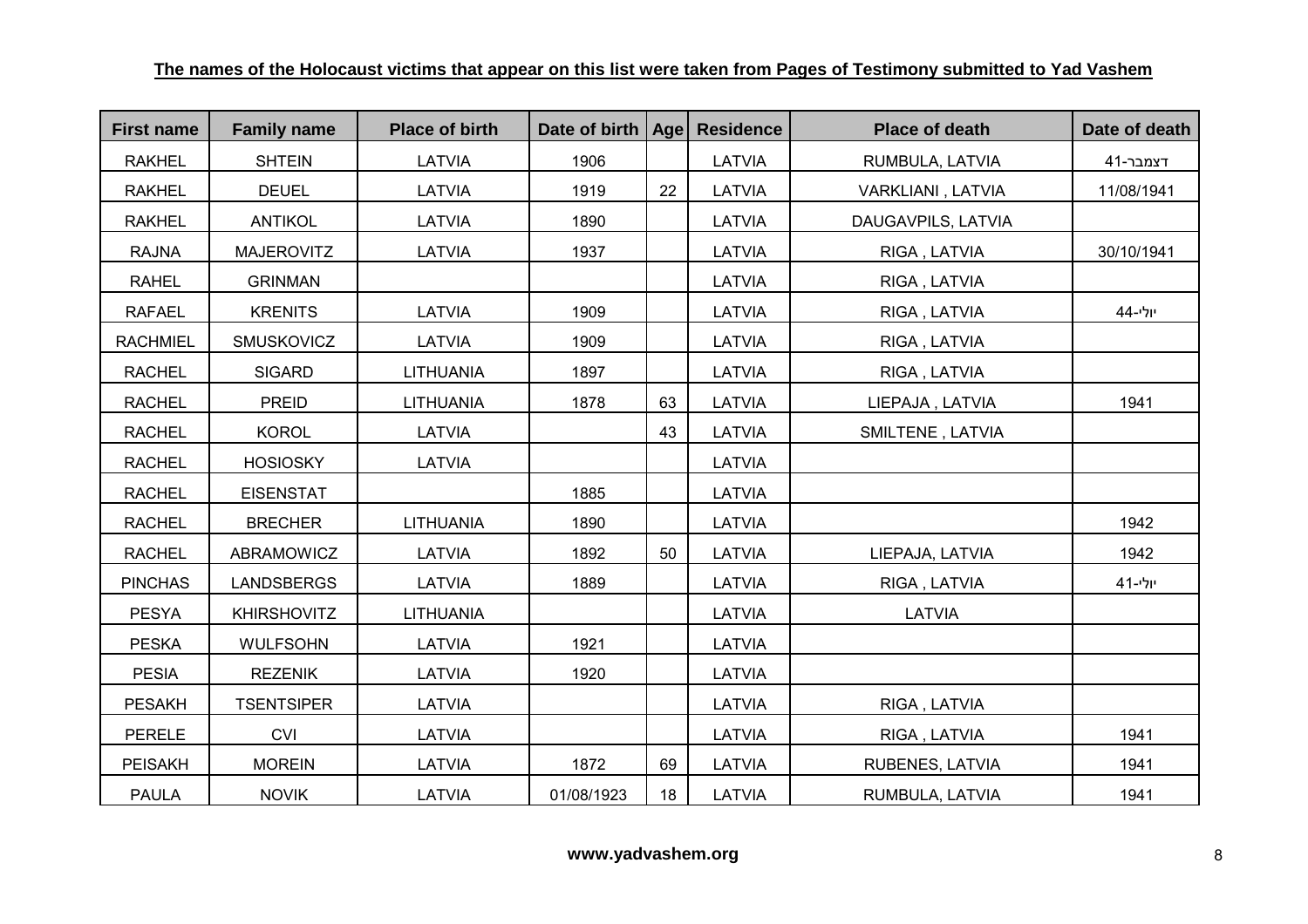| <b>First name</b> | <b>Family name</b> | <b>Place of birth</b> | Date of birth | Age | <b>Residence</b> | <b>Place of death</b> | Date of death |
|-------------------|--------------------|-----------------------|---------------|-----|------------------|-----------------------|---------------|
| <b>PAUL</b>       | <b>ITZKIN</b>      | LATVIA                | 1884          | 58  | LATVIA           | RIGA, LATVIA          | 1942          |
| <b>PAR</b>        | <b>HIRSCHMAN</b>   | LATVIA                |               | 40  | LATVIA           |                       |               |
| <b>OSHER</b>      | <b>MARSHAL</b>     | <b>POLAND</b>         |               |     | LATVIA           |                       |               |
| <b>NOTA</b>       | <b>ROZINKO</b>     | RUSSIA (USSR)         | 1917          |     | LATVIA           | RIGA, LATVIA          |               |
| <b>NOKHUM</b>     | <b>RATZ</b>        | <b>LATVIA</b>         | 1880          |     | LATVIA           | RIGA, LATVIA          |               |
| <b>NOAH</b>       | <b>HIRSHORN</b>    | LATVIA                | 1931          | 10  | LATVIA           | LATVIA                | 1941          |
| <b>NJUTA</b>      | <b>CHESNO</b>      | <b>LATVIA</b>         | 1923          | 18  | <b>LATVIA</b>    | RUGAJI, LATVIA        | 1941          |
| <b>NISAN</b>      | <b>BEREN</b>       | LATVIA                |               | 30  | LATVIA           | DANKARA, LATVIA       |               |
| <b>NESA</b>       | <b>BRAUER</b>      | LATVIA                | 1890          |     | LATVIA           | LIEPAJA, LATVIA       |               |
| <b>NEKHAMA</b>    | <b>FEIGIN</b>      | RUSSIA (USSR)         | 1914          |     | LATVIA           |                       |               |
| <b>NECHEMJA</b>   | <b>KACS</b>        | LATVIA                | 1875          |     | LATVIA           | RIGA, LATVIA          | 1941          |
| <b>NECHAMA</b>    | <b>CEMEL</b>       |                       |               | 12  | LATVIA           |                       |               |
| <b>NAUM</b>       | <b>LICHTENBERG</b> | <b>LATVIA</b>         | 26/01/1914    | 27  | LATVIA           | LIEPAJA, LATVIA       | 1941          |
| <b>NATAN</b>      | <b>KIRSH</b>       |                       | 1907          | 35  | LATVIA           | RIGA, LATVIA          | 1942          |
| <b>NAKHUM</b>     | <b>MOIN</b>        | LATVIA                |               |     | LATVIA           | RIEBINI, LATVIA       | 23/08/1941    |
| <b>NACHUM</b>     | <b>KRYSTAL</b>     | LATVIA                | 1906          |     | LATVIA           |                       |               |
| <b>NACHAME</b>    | <b>DAVIDSON</b>    | LATVIA                |               | 55  | LATVIA           |                       |               |
| <b>MUSYA</b>      | <b>RUSONIK</b>     | LATVIA                | 1891          | 60  | LATVIA           | DAUGAVPILS, LATVIA    | 1941          |
| <b>MUSJA</b>      | <b>WEINBERG</b>    |                       | 1922          |     | LATVIA           | RIGA, LATVIA          | 30/10/1941    |
| <b>MUSIA</b>      | <b>TIOMKIN</b>     | LATVIA                | 1868          |     | LATVIA           | DAUGAVPILS, LATVIA    | 1941          |
| <b>MULIA</b>      | <b>NAGLI</b>       | LATVIA                | 1923          |     | LATVIA           | REZEKNE, LATVIA       | 1941          |
| <b>MOZUS</b>      | <b>KAPLAN</b>      | LATVIA                | 30/01/1928    |     | LATVIA           | RUMBULA, LATVIA       | אוקטובר-41    |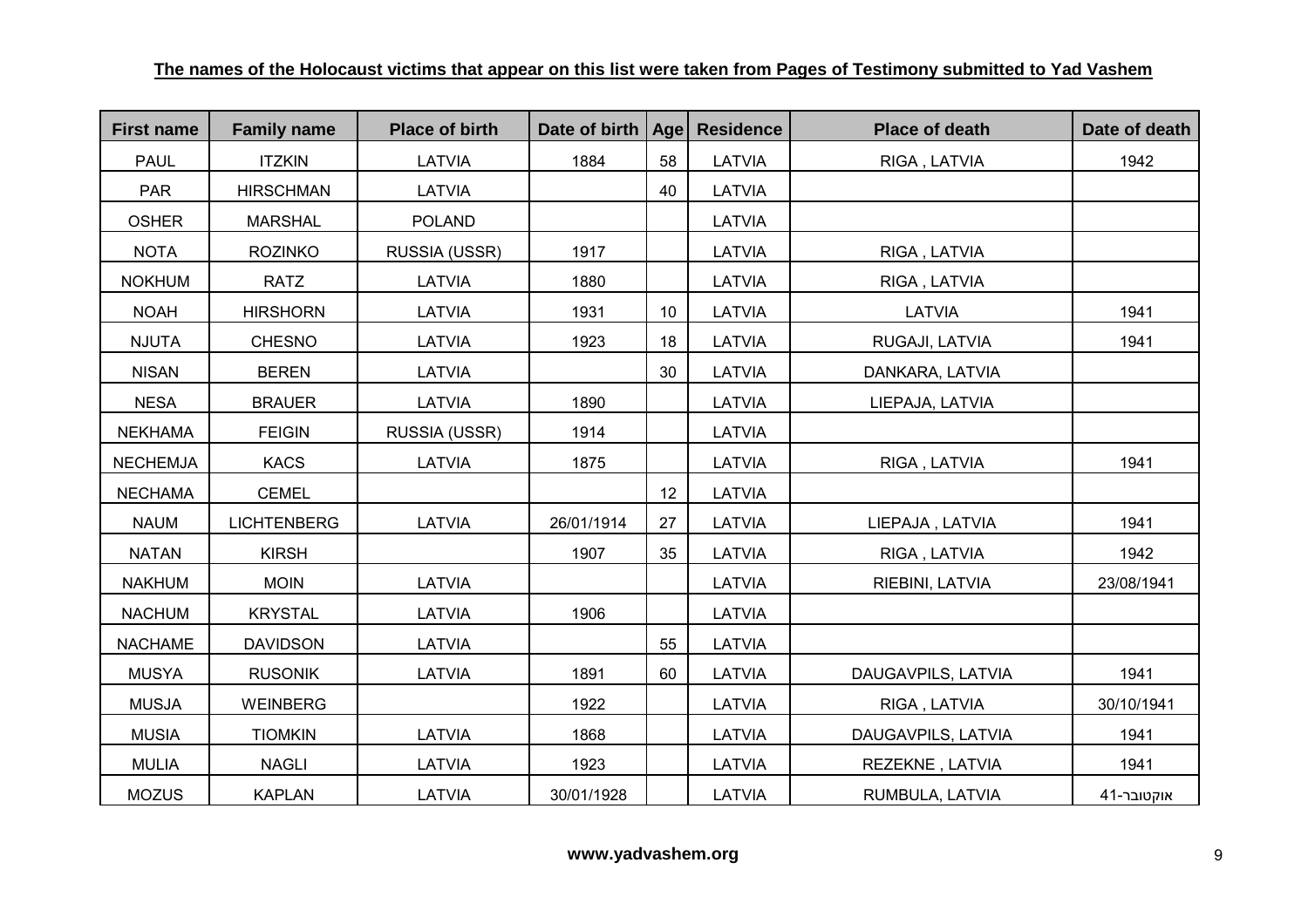| <b>First name</b> | <b>Family name</b> | <b>Place of birth</b> | Date of birth   Age |    | <b>Residence</b> | <b>Place of death</b> | Date of death |
|-------------------|--------------------|-----------------------|---------------------|----|------------------|-----------------------|---------------|
| <b>MOTKE</b>      | <b>SANDLER</b>     | LATVIA                |                     | 40 | LATVIA           | RIGA, LATVIA          |               |
| <b>MOTEL</b>      | <b>HALZBAND</b>    | LATVIA                | 1903                |    | LATVIA           | RIGA, LATVIA          | 1941          |
| <b>MOSZE</b>      | <b>AZARCH</b>      | RUSSIA (USSR)         | 1866                |    | LATVIA           | RIGA, LATVIA          | 1941          |
| <b>MOSHE</b>      | <b>VAINER</b>      | LATVIA                |                     | 45 | LATVIA           | RIGA, LATVIA          |               |
| <b>MOSHE</b>      | <b>RAPIPORT</b>    | LATVIA                | 1885                |    | LATVIA           | LIEPAJA, LATVIA       | יולי-41       |
| <b>MOSHE</b>      | <b>LEWENTAL</b>    |                       |                     | 19 | LATVIA           |                       |               |
| <b>MOSHE</b>      | <b>KHAZAN</b>      | LATVIA                | 1903                |    | LATVIA           | VINDAVA, LATVIA       | 1942          |
| <b>MOSHE</b>      | <b>ISIEMIN</b>     | LATVIA                | 1914                | 28 | LATVIA           |                       | 1942          |
| <b>MOSHE</b>      | <b>CIMKIN</b>      | LATVIA                | 1879                |    | LATVIA           | RIGA, LATVIA          |               |
| <b>MOSES</b>      | <b>HIRSCHBERG</b>  | LATVIA                | 27/06/1878          | 63 | LATVIA           | LIEPAJA, LATVIA       | 1941          |
| <b>MOSE</b>       | <b>GLICKMAN</b>    | <b>POLAND</b>         | 1902                |    | LATVIA           | RIGA, LATVIA          |               |
| <b>MOSCHE</b>     | <b>WEINBERG</b>    |                       | 1877                |    | LATVIA           | RIGA, LATVIA          | 1941          |
| <b>MOSCHE</b>     | <b>BERLIN</b>      | LATVIA                |                     |    | LATVIA           | RIGA, LATVIA          |               |
| <b>MORIS</b>      | <b>DIMENSHTEIN</b> | LATVIA                |                     | 13 | LATVIA           | REZEKNE, LATVIA       |               |
| <b>MORDECHAI</b>  | <b>LENGEFER</b>    | LATVIA                | 1910                |    | LATVIA           | LATVIA                |               |
| <b>MONIE</b>      | <b>SHPERLING</b>   | LATVIA                |                     | 0  | LATVIA           |                       |               |
| <b>MOJSIEJ</b>    | <b>GANDLER</b>     | LATVIA                | 1902                |    | LATVIA           |                       |               |
| <b>MOISHE</b>     | <b>KAGAN</b>       | LATVIA                | 1937                |    | LATVIA           |                       | 1941          |
| <b>MOISHA</b>     | <b>FAYET</b>       |                       | 1907                | 34 | LATVIA           | RIGA, LATVIA          | 1941          |
| <b>MOISEI</b>     | <b>RABINOVICH</b>  | LATVIA                | 03/11/1882          | 59 | LATVIA           | KAUNATA, LATVIA       | 1941          |
| <b>MOISEI</b>     | <b>GERTZBERG</b>   | LATVIA                | 1911                | 31 | LATVIA           | RIGA, LATVIA          | 1942          |
| <b>MOCSHE</b>     | <b>NECHANEVITZ</b> | LATVIA                | 1921                |    | LATVIA           |                       |               |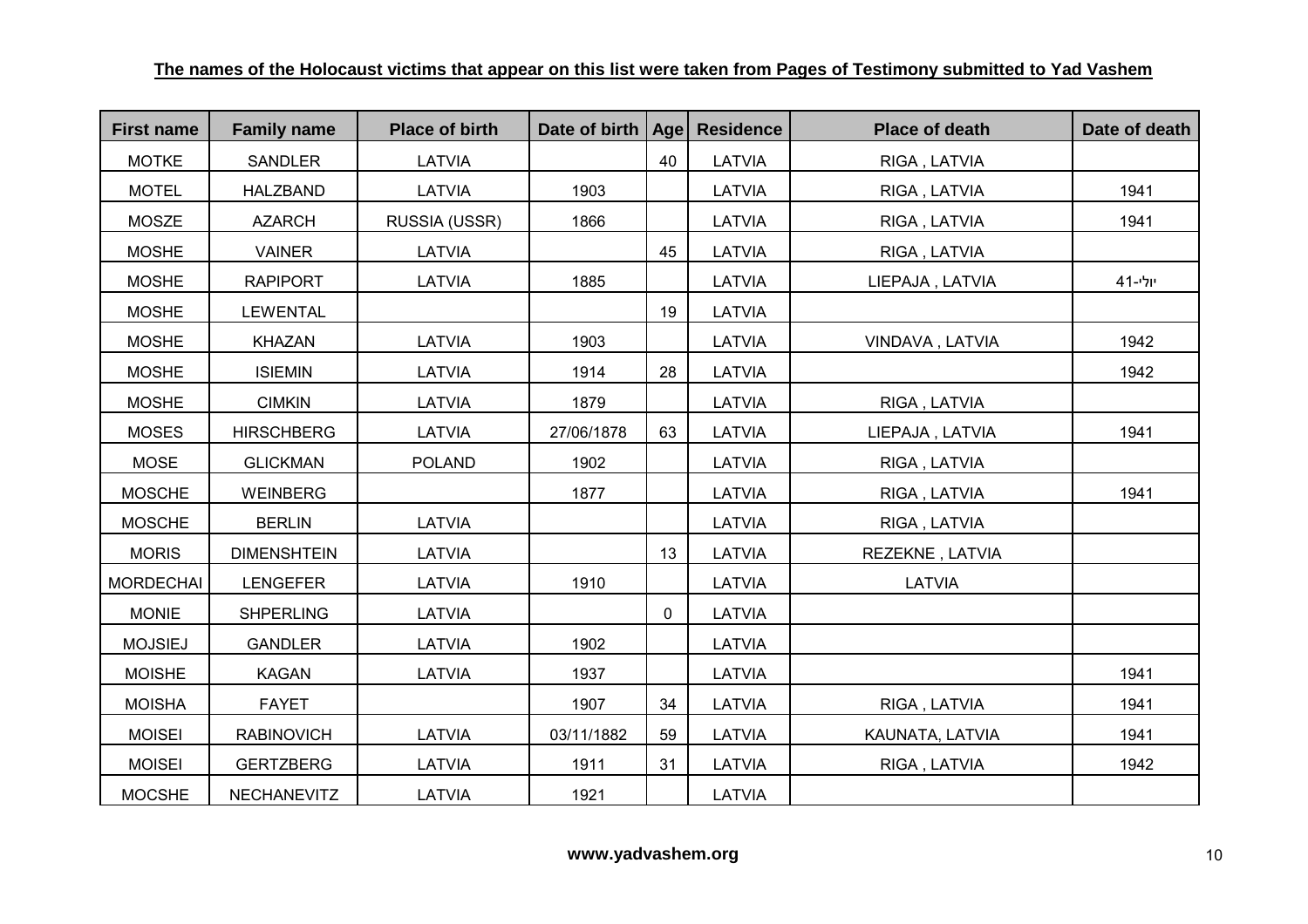| <b>First name</b> | <b>Family name</b>   | <b>Place of birth</b> | Date of birth   Age   Residence |    |               | <b>Place of death</b> | Date of death |
|-------------------|----------------------|-----------------------|---------------------------------|----|---------------|-----------------------|---------------|
| <b>MISCHA</b>     | <b>MADEL</b>         |                       | 1910                            |    | LATVIA        | RIGA, LATVIA          | 1941          |
| <b>MIRYAM</b>     | <b>YAKUBOVITZ</b>    | <b>LATVIA</b>         |                                 | 18 | <b>LATVIA</b> |                       |               |
| <b>MIRJAM</b>     | <b>IDELSON</b>       | <b>LITHUANIA</b>      | 1891                            | 50 | LATVIA        | RIGA, LATVIA          | 1941          |
| <b>MIRIAM</b>     | <b>MORDCHELEWITZ</b> | LATVIA                | 1908                            | 33 | LATVIA        | RIGA, LATVIA          | 08/11/1941    |
| <b>MIRA</b>       | <b>VARIYATOV</b>     | LATVIA                | 1937                            | 4  | LATVIA        | RUMBULA, LATVIA       | 08/12/1941    |
| <b>MIRA</b>       | <b>LIPMAN</b>        | LATVIA                | 1938                            | 3  | LATVIA        | LIVANI, LATVIA        | 1941          |
| <b>MINUKHA</b>    | <b>RAPOPORT</b>      | RUSSIA (USSR)         |                                 | 55 | <b>LATVIA</b> | DAUGAVPILS, LATVIA    |               |
| <b>MINNA</b>      | <b>HIRSCHHORN</b>    | LATVIA                |                                 |    | LATVIA        | AIZPUTE, LATVIA       | 27/10/1941    |
| <b>MINNA</b>      | <b>ASCHMAN</b>       | LATVIA                | 15/05/1891                      |    | LATVIA        |                       |               |
| <b>MINA</b>       | <b>RACS</b>          | <b>ESTONIA</b>        |                                 | 90 | LATVIA        |                       |               |
| <b>MINA</b>       | <b>KAHN</b>          |                       |                                 | 45 | <b>LATVIA</b> |                       |               |
| <b>MINA</b>       | ABRAMOWICZ           | <b>LATVIA</b>         | 1900                            |    | LATVIA        | RIGA, LATVIA          |               |
| <b>MIKHLE</b>     | <b>PELETZ</b>        | <b>LATVIA</b>         |                                 |    | LATVIA        |                       |               |
| <b>MIKHAEL</b>    | <b>MINTZ</b>         | RUSSIA (USSR)         |                                 |    | LATVIA        | RIGA, LATVIA          |               |
| <b>MICHAEL</b>    | <b>WOLFSON</b>       | LATVIA                |                                 |    | <b>LATVIA</b> |                       |               |
| <b>MICHAEL</b>    | <b>BOBROV</b>        | LATVIA                |                                 |    | LATVIA        | SILMALA, LATVIA       |               |
| <b>MEYER</b>      | <b>ROZENBERG</b>     | LATVIA                | 1900                            | 42 | LATVIA        | DAGDA, LATVIA         | 1941          |
| <b>MEYER</b>      | <b>GIRSHSON</b>      | <b>LATVIA</b>         |                                 |    | LATVIA        | KULDIGA, LATVIA       |               |
| <b>MERY</b>       | <b>TAUBER</b>        | <b>LITHUANIA</b>      |                                 |    | LATVIA        | LIEPAJA, LATVIA       |               |
| <b>MERI</b>       | ZAGORJE              | LATVIA                | 1919                            | 22 | LATVIA        | VARKLIANI, LATVIA     | 11/08/1941    |
| <b>MERI</b>       | <b>ETKIN</b>         | LATVIA                | 1902                            |    | LATVIA        | REZEKNE, LATVIA       | 1942          |
| <b>MERA</b>       | <b>BERMAN</b>        | LATVIA                | 1936                            | 5  | LATVIA        | AKNISTE, LATVIA       | 1941          |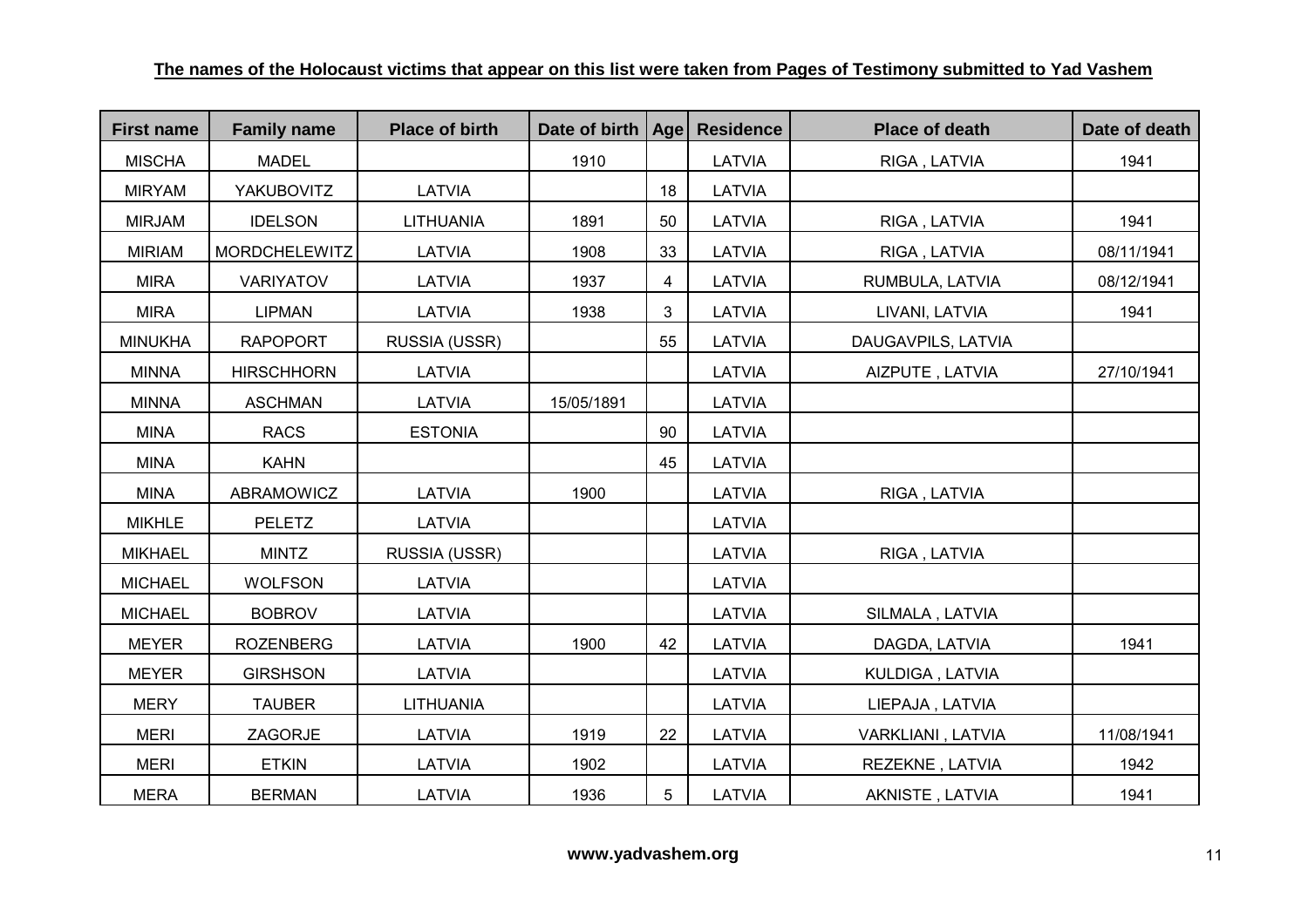| <b>First name</b> | <b>Family name</b> | <b>Place of birth</b>    | Date of birth   Age |    | <b>Residence</b> | <b>Place of death</b> | Date of death |
|-------------------|--------------------|--------------------------|---------------------|----|------------------|-----------------------|---------------|
| <b>MENUCHA</b>    | <b>BERZINS</b>     | LATVIA                   | 1880                |    | LATVIA           | REZEKNE, LATVIA       | 1942          |
| <b>MENDL</b>      | <b>GORIN</b>       | LATVIA                   |                     | 50 | LATVIA           |                       |               |
| <b>MENDELIS</b>   | <b>ABRAMSONAS</b>  | <b>LITHUANIA</b>         | 1914                |    | LATVIA           |                       |               |
| <b>MENDEL</b>     | <b>LEVIN</b>       | LATVIA                   |                     | 59 | LATVIA           |                       |               |
| <b>MENDEL</b>     | <b>DOBRIN</b>      | <b>LATVIA</b>            |                     |    | <b>LATVIA</b>    | RIGA, LATVIA          |               |
| <b>MENAHEM</b>    | <b>KODES</b>       | <b>LITHUANIA</b>         | 1906                |    | LATVIA           | RIGA, LATVIA          |               |
| <b>MEJER</b>      | ABRAMOWICZ         | LATVIA                   |                     |    | LATVIA           | DAUGAVPILS, LATVIA    | 1941          |
| <b>MEIR</b>       | <b>KAIRO</b>       | LATVIA                   | 1904                |    | LATVIA           |                       |               |
| <b>MEIR</b>       | <b>GRUBERT</b>     | <b>LATVIA</b>            | 18/05/1909          |    | <b>LATVIA</b>    |                       |               |
| <b>MEIER</b>      | <b>SCHOFFMAN</b>   | <b>BELORUSSIA (USSR)</b> | 1885                |    | LATVIA           | RUMBULA, LATVIA       |               |
| <b>MEIER</b>      | <b>GETZ</b>        | LATVIA                   | 1896                | 45 | LATVIA           | AKNISTE, LATVIA       | 1941          |
| <b>MEER</b>       | <b>GLEZER</b>      | LATVIA                   | 1874                |    | LATVIA           |                       |               |
| <b>MAX</b>        | <b>NAISS</b>       |                          |                     |    | LATVIA           | LIEPAJA, LATVIA       | 1941          |
| <b>MATLE</b>      | <b>DIMANT</b>      | LATVIA                   | 1911                | 30 | LATVIA           | VARKLIANI, LATVIA     | 04/08/1941    |
| <b>MATI</b>       | <b>LURIE</b>       | LATVIA                   | 1929                |    | LATVIA           |                       |               |
| <b>MASHA</b>      | <b>STAROBIN</b>    | LATVIA                   | 1897                |    | LATVIA           | RUMBULA, LATVIA       | 1941          |
| <b>MASHA</b>      | <b>KUR</b>         | LATVIA                   |                     |    | LATVIA           | SUBATE, LATVIA        |               |
| <b>MASHA</b>      | <b>BLANKENFELD</b> | LATVIA                   |                     | 17 | LATVIA           | RIGA, LATVIA          | 1941          |
| <b>MARYASHE</b>   | <b>FAIVELSON</b>   | LATVIA                   |                     |    | <b>LATVIA</b>    | APE, LATVIA           |               |
| <b>MARJANE</b>    | <b>RAM</b>         | LATVIA                   |                     |    | LATVIA           | RIGA, LATVIA          |               |
| <b>MARIE</b>      | <b>LEVITAN</b>     |                          |                     |    | LATVIA           | <b>LATVIA</b>         |               |
| <b>MARI</b>       | <b>KUBLENC</b>     | <b>LATVIA</b>            |                     | 65 | LATVIA           |                       |               |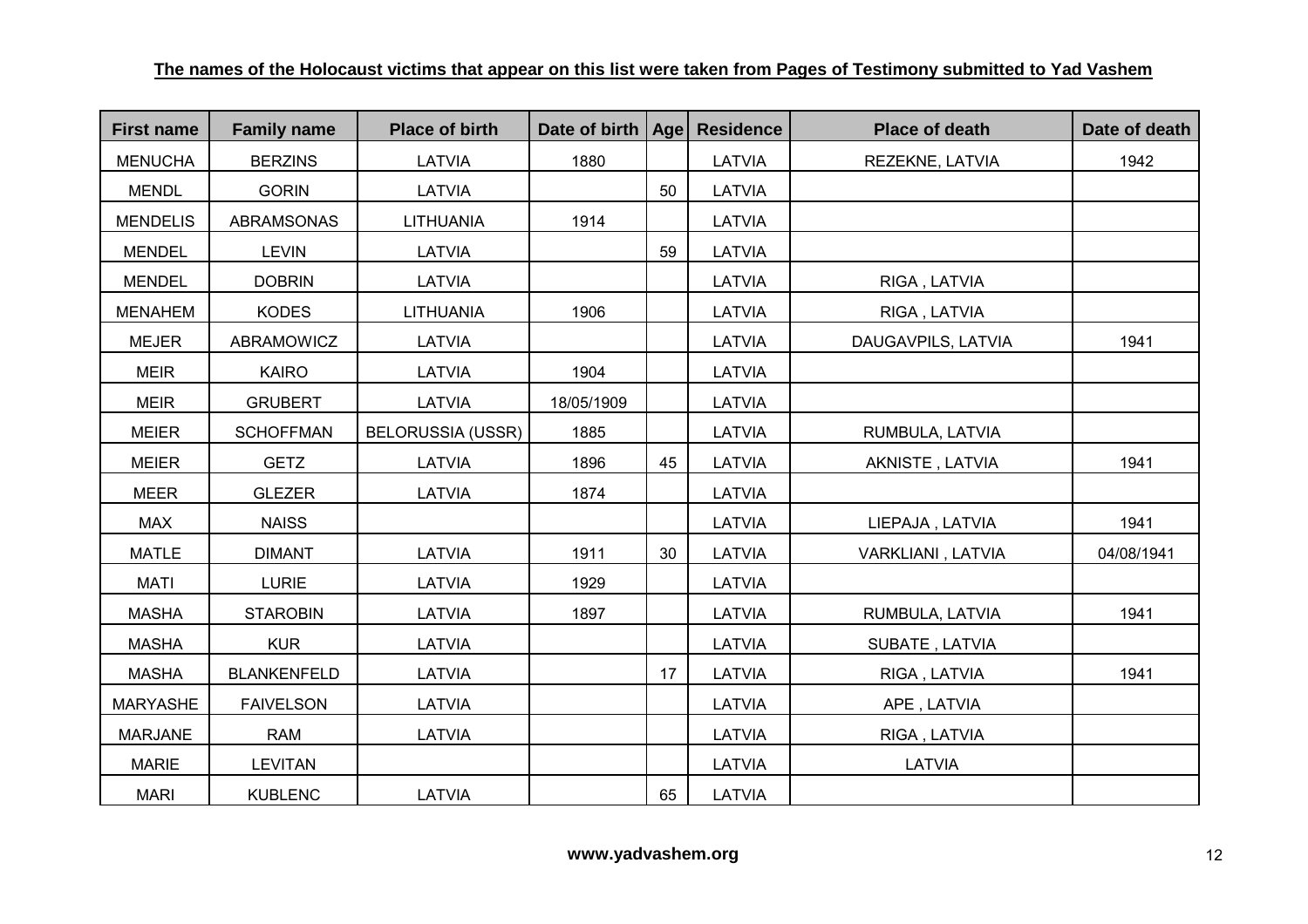| <b>First name</b> | <b>Family name</b> | <b>Place of birth</b>    | Date of birth   Age |    | <b>Residence</b> | <b>Place of death</b> | Date of death |
|-------------------|--------------------|--------------------------|---------------------|----|------------------|-----------------------|---------------|
| <b>MANYA</b>      | <b>YAKOBSON</b>    | LATVIA                   | אוקטובר-08          |    | LATVIA           | RIGA, LATVIA          |               |
| <b>MANIA</b>      | <b>SOMINSKI</b>    | <b>BELORUSSIA (USSR)</b> | 1902                |    | LATVIA           | RIGA, LATVIA          |               |
| <b>MANES</b>      | <b>BARBAKOW</b>    | LATVIA                   | 1885                |    | LATVIA           | DAUGAVPILS, LATVIA    |               |
| <b>MALKA</b>      | <b>NADEL</b>       | LATVIA                   | 1921                | 20 | LATVIA           | PREILI, LATVIA        | 26/07/1941    |
| <b>MALA</b>       | <b>GOTLIB</b>      | LATVIA                   | 1891                | 50 | LATVIA           | <b>LATVIA</b>         | 1941          |
| M                 | ZACK               | <b>LITHUANIA</b>         | 1939                |    | LATVIA           | LIEPAJAI, LATVIA      |               |
| <b>LYUBA</b>      | <b>MEILAKH</b>     |                          |                     |    | LATVIA           | LIEPAJA, LATVIA       | 1941          |
| <b>LYOVA</b>      | <b>WULFSON</b>     | LATVIA                   | 1909                |    | LATVIA           | SALDUS, LATVIA        | 1942          |
| <b>LUBA</b>       | <b>VAINSTEIN</b>   | <b>UKRAINE (USSR)</b>    | 1897                | 44 | LATVIA           | RUMBULA, LATVIA       | 1941          |
| <b>LUBA</b>       | <b>EJDELSON</b>    | LATVIA                   |                     | 18 | LATVIA           | LIEPAJA, LATVIA       |               |
| <b>LOLA</b>       | <b>HEIMANSON</b>   | LATVIA                   | 1928                |    | LATVIA           |                       |               |
| LJUBA             | <b>GORIN</b>       | LATVIA                   |                     | 22 | LATVIA           |                       |               |
| <b>LIUBA</b>      | <b>HIRSZON</b>     | LATVIA                   | 1934                |    | LATVIA           |                       |               |
| <b>LIOVA</b>      | <b>ZUBKIN</b>      | LATVIA                   |                     | 65 | LATVIA           | KAISERWALD, LATVIA    |               |
| <b>LINA</b>       | <b>WEINBERG</b>    | LATVIA                   |                     |    | LATVIA           | RIGA, LATVIA          | 30/11/1941    |
| <b>LINA</b>       | <b>LINDE</b>       | LATVIA                   | 1890                |    | LATVIA           | RIGA, LATVIA          | 1942          |
| <b>LINA</b>       | <b>BERKOWITZ</b>   | LATVIA                   |                     | 58 | LATVIA           | AUSCHWITZ, POLAND     | 03/11/1943    |
| <b>LILLY</b>      | <b>BERGMANN</b>    | LATVIA                   | 1925                | 16 | LATVIA           | RUMBULA, LATVIA       | 1941          |
| <b>LIDIA</b>      | <b>LEVIN</b>       | LATVIA                   | 1874                |    | LATVIA           | RIGA, LATVIA          | 05/12/1941    |
| <b>LIBE</b>       | <b>IDELMAN</b>     | LATVIA                   | 1896                | 46 | LATVIA           | DAUGAVPILS, LATVIA    | 1942          |
| <b>LIBA</b>       | <b>SAIBEL</b>      | LATVIA                   |                     |    | LATVIA           | DAUGAVPILS, LATVIA    |               |
| <b>LIBA</b>       | <b>KRASKIN</b>     | LATVIA                   | 1913                |    | LATVIA           | RIGA, LATVIA          |               |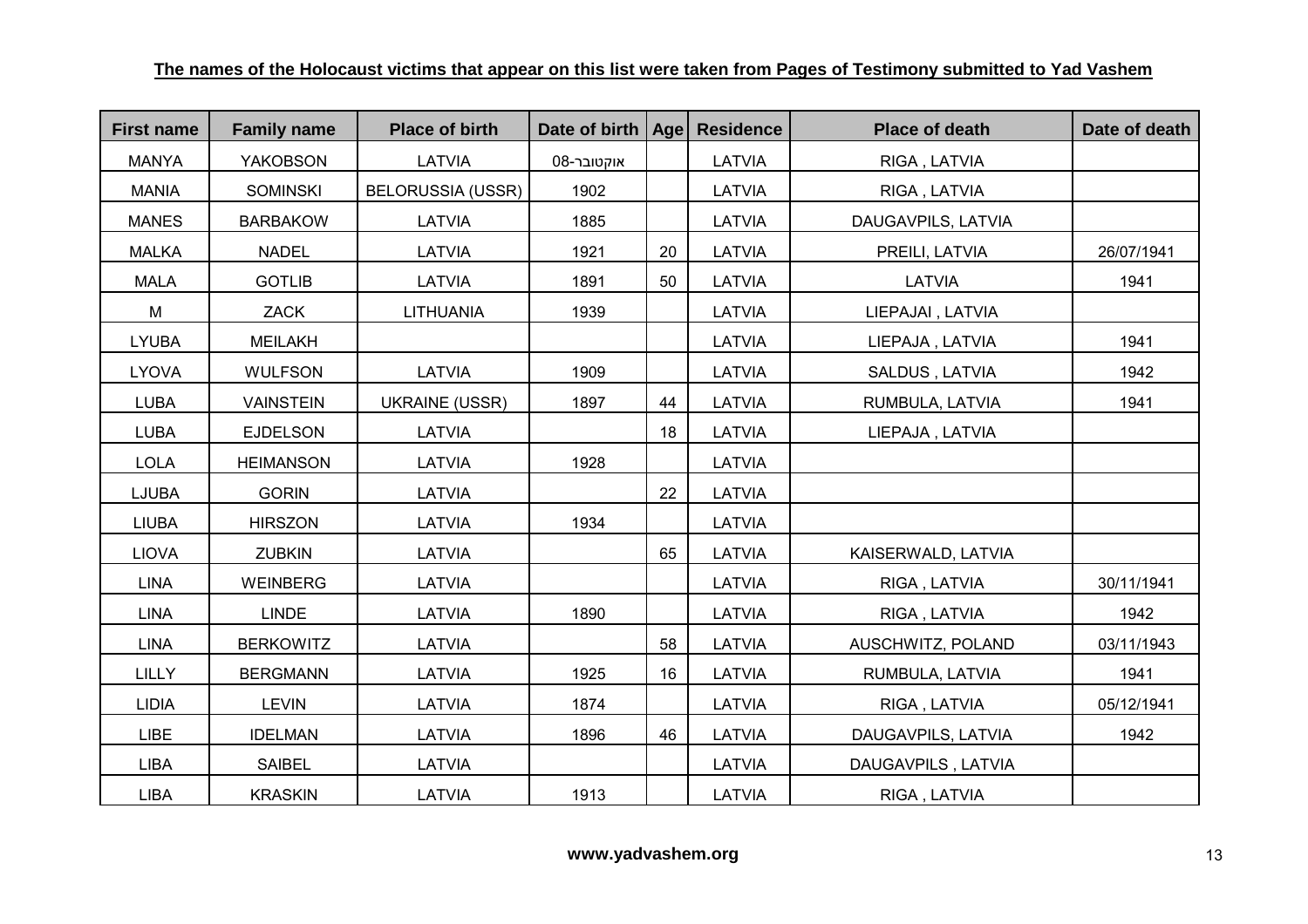| <b>First name</b> | <b>Family name</b> | <b>Place of birth</b> | Date of birth   Age |              | <b>Residence</b> | <b>Place of death</b>  | Date of death |
|-------------------|--------------------|-----------------------|---------------------|--------------|------------------|------------------------|---------------|
| <b>LIBA</b>       | <b>GAVARTIN</b>    | <b>LATVIA</b>         | 1922                |              | LATVIA           |                        |               |
| <b>LIA</b>        | <b>VAINSTEIN</b>   | LATVIA                | 1936                | 5            | <b>LATVIA</b>    | RUMBULA, LATVIA        | 1941          |
| <b>LEYA</b>       | <b>FELDGUN</b>     | LATVIA                | 1941                |              | LATVIA           | LIEPAJA, LATVIA        | 1941          |
| <b>LEV</b>        | <b>KUPERSHMID</b>  |                       |                     | 13           | LATVIA           | REZEKNE, LATVIA        | 1941          |
| <b>LEOPOLD</b>    | <b>LEWESTEIN</b>   | <b>LATVIA</b>         | 1890                |              | LATVIA           | RIGA, LATVIA           | 1944          |
| <b>LEONID</b>     | <b>ARONSON</b>     | LATVIA                | 10/09/1940          | $\mathbf{1}$ | LATVIA           | RIGA, LATVIA           | 1941          |
| <b>LEO</b>        | <b>GOTTSCHALK</b>  | LATVIA                |                     |              | LATVIA           | SKEDE, LATVIA          |               |
| <b>LENA</b>       | <b>STUL</b>        | LATVIA                |                     |              | LATVIA           | LATVIA                 | יולי-41       |
| LEJA              | <b>BLEICHMAN</b>   | LATVIA                |                     | 32           | LATVIA           |                        |               |
| <b>LEIZER</b>     | SON                | LATVIA                | 15/06/1988          | 53           | LATVIA           | <b>GULBENE, LATVIA</b> | 25/07/1941    |
| <b>LEIEA</b>      | <b>ROZENTHAL</b>   | LATVIA                | 1887                | 54           | LATVIA           | SUBATE, LATVIA         | 22/06/1941    |
| <b>LEIBE</b>      | <b>HERCBERG</b>    | LATVIA                |                     | 26           | LATVIA           |                        |               |
| LEIB              | <b>MICHELEVICS</b> | LATVIA                |                     |              | LATVIA           | RIGA, LATVIA           |               |
| LEIB              | <b>KAPLAN</b>      | LATVIA                |                     |              | LATVIA           |                        |               |
| LEIB              | <b>GANDLER</b>     | LATVIA                | 1927                | 14           | LATVIA           | SILENE, LATVIA         | 1941          |
| LEIB              | <b>EPPEL</b>       |                       |                     | 76           | LATVIA           | KULDIGA, LATVIA        |               |
| <b>LEBA</b>       | <b>GOLANDSKI</b>   | LATVIA                |                     | 45           | LATVIA           | KARSAVA, LATVIA        |               |
| <b>LEA</b>        | <b>WULFSON</b>     | <b>LATVIA</b>         | 1901                | 40           | LATVIA           | SKAISTKALNE, LATVIA    | 02/08/1941    |
| <b>LEA</b>        | <b>TZENTZIPER</b>  | LATVIA                |                     | 35           | LATVIA           | RIGA, LATVIA           | 07/12/1941    |
| <b>LEA</b>        | <b>RUSHONEK</b>    | LATVIA                |                     | 25           | LATVIA           | KRUSTPILS, LATVIA      |               |
| <b>LEA</b>        | <b>KESEL</b>       | LATVIA                | 1920                |              | LATVIA           | DANKARA, LATVIA        | 1941          |
| <b>LEA</b>        | <b>FRIDMAN</b>     | LATVIA                | 1876                | 65           | LATVIA           | NAIRA, LATVIA          | 07/08/1941    |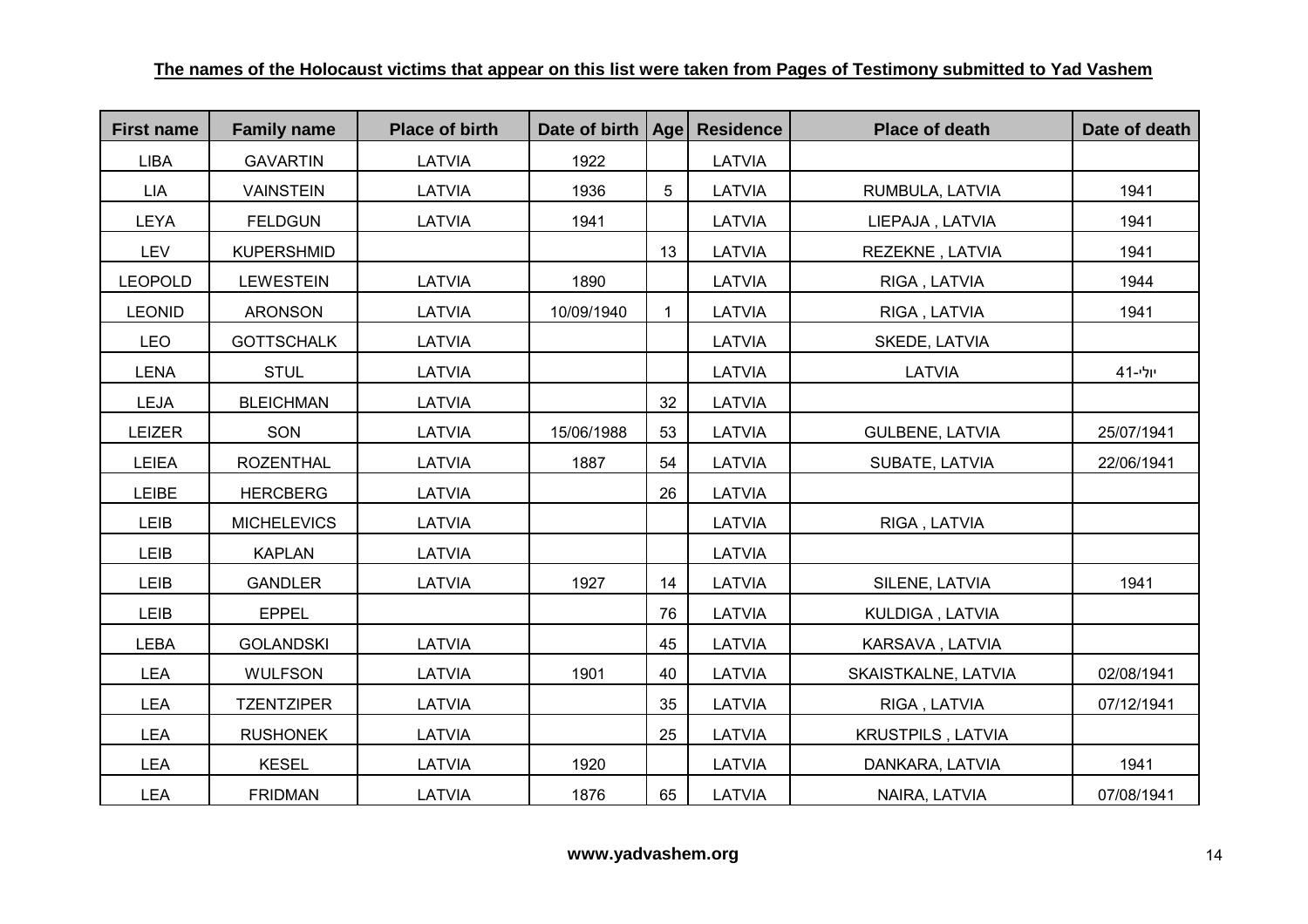| <b>First name</b> | <b>Family name</b> | <b>Place of birth</b> | Date of birth   Age |             | <b>Residence</b> | <b>Place of death</b>      | Date of death |
|-------------------|--------------------|-----------------------|---------------------|-------------|------------------|----------------------------|---------------|
| <b>LAZER</b>      | <b>KAPELOVICH</b>  | LATVIA                | 1888                |             | LATVIA           | VARKLIANI, LATVIA          | 1941          |
| <b>LASAR</b>      | <b>EPSTEIN</b>     |                       | 1895                |             | LATVIA           | RIGA, LATVIA               |               |
| <b>KOPEL</b>      | <b>SHOKHET</b>     | LITHUANIA             |                     | $\mathbf 0$ | LATVIA           |                            |               |
| <b>KLARA</b>      | <b>STEUER</b>      | <b>AUSTRIA</b>        | 01/07/1925          |             | LATVIA           |                            |               |
| <b>KLARA</b>      | <b>BLYUM</b>       | LITHUANIA             | 1903                |             | LATVIA           | LATVIA                     | 1943          |
| <b>KHINDA</b>     | <b>KURITZKI</b>    | LATVIA                | 1934                |             | LATVIA           |                            |               |
| <b>KHENA</b>      | <b>SHRUSTER</b>    | LATVIA                | 1885                | 56          | LATVIA           | RIGA, LATVIA               | 1941          |
| <b>KHAYA</b>      | <b>TZEMEL</b>      | LATVIA                |                     |             | LATVIA           | LATVIA                     |               |
| <b>KHAVA</b>      | <b>MIKHELSON</b>   | LATVIA                |                     |             | LATVIA           | RIGA, LATVIA               |               |
| <b>KHANAN</b>     | <b>PINIJAN</b>     | LATVIA                | 1920                | 21          | LATVIA           |                            | 1941          |
| <b>KHANA</b>      | <b>PITEM</b>       |                       | 1875                |             | LATVIA           | DAUGAVPILS, LATVIA         | יולי-41       |
| <b>KHANA</b>      | <b>EGBER</b>       | LATVIA                | 1904                | 37          | LATVIA           | RIGA, LATVIA               | 07/12/1941    |
| <b>KHAIM</b>      | <b>ZAKMAN</b>      | LATVIA                | 1902                | 39          | LATVIA           | NAROFOMINSK, RUSSIA (USSR) | 23/12/1941    |
| <b>KHAIM</b>      | <b>PITELIS</b>     | LATVIA                | 1890                |             | LATVIA           | REZEKNE, LATVIA            |               |
| <b>KHAIM</b>      | <b>KASELHEIM</b>   | <b>LATVIA</b>         | 1905                | 36          | LATVIA           | LIEPAJA, LATVIA            | 10/07/1941    |
| <b>KHAIM</b>      | <b>ABRAMOVICS</b>  | <b>LITHUANIA</b>      | 1879                | 62          | LATVIA           | LIEPAJA, LATVIA            | 1941          |
| <b>KHAIA</b>      | <b>RIVOSH</b>      | <b>LATVIA</b>         | 1926                | 15          | LATVIA           | DAUGAVPILS, LATVIA         | 1941          |
| <b>KHAIA</b>      | <b>GILKIN</b>      | <b>LATVIA</b>         |                     | 6           | LATVIA           | LUDZA, LATVIA              | 1941          |
| <b>KEYLE</b>      | <b>LURJE</b>       | LATVIA                |                     | 40          | LATVIA           | DAUGAVPILS, LATVIA         |               |
| <b>KATRIEL</b>    | <b>SHNEIVEIS</b>   | LATVIA                |                     | 30          | LATVIA           | RUMBULA, LATVIA            |               |
| <b>KASRIEL</b>    | <b>BUKHBINDER</b>  | LATVIA                | 1927                | 14          | LATVIA           | TALSI, LATVIA              | 1941          |
| <b>KALMEN</b>     | <b>KHEIMAN</b>     |                       | 1917                | 24          | LATVIA           | LIVANI, LATVIA             | 1941          |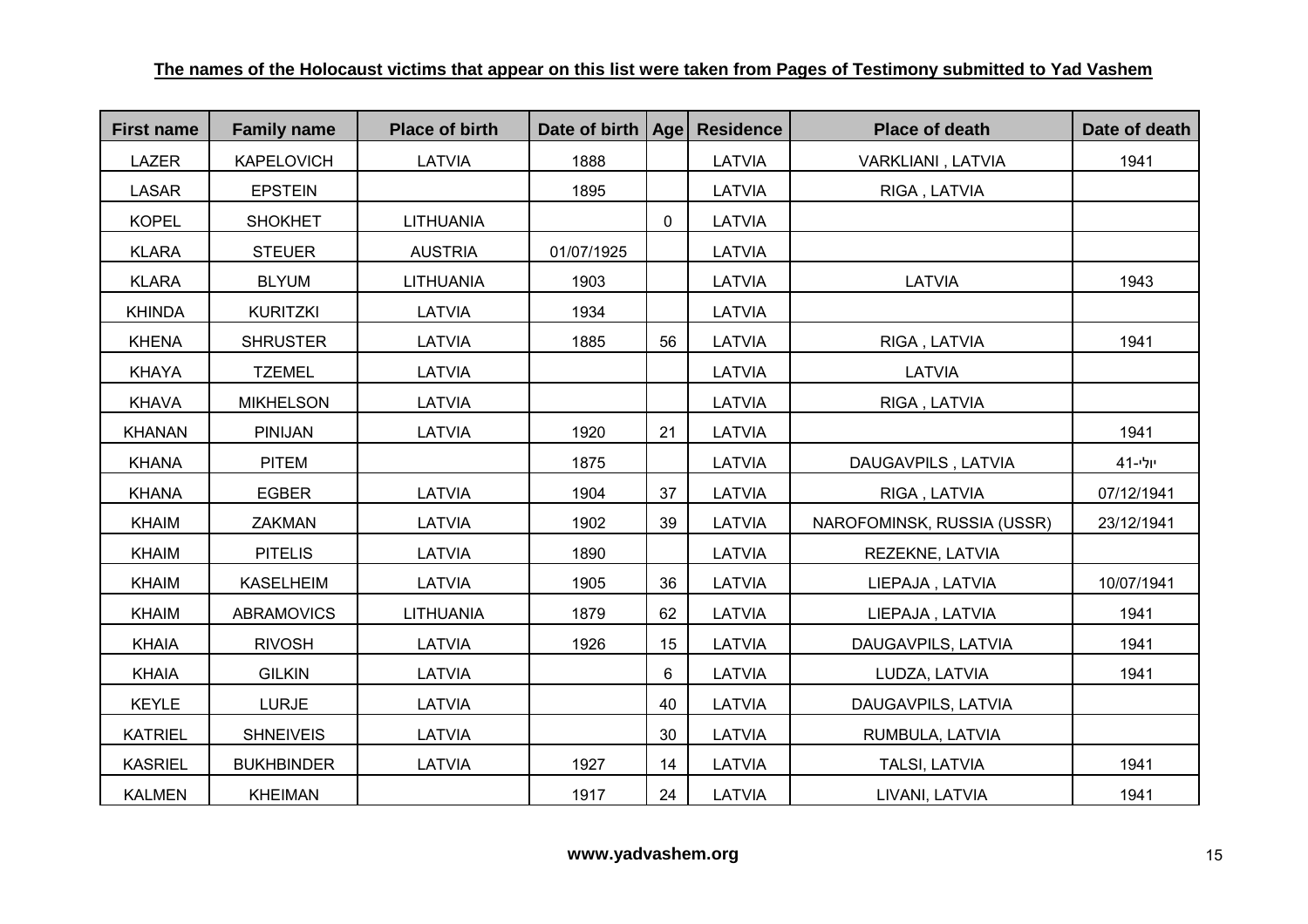| <b>First name</b> | <b>Family name</b> | <b>Place of birth</b> | Date of birth   Age |    | <b>Residence</b> | <b>Place of death</b>    | Date of death |
|-------------------|--------------------|-----------------------|---------------------|----|------------------|--------------------------|---------------|
| <b>KAILA</b>      | <b>KATZ</b>        | LATVIA                |                     | 32 | LATVIA           | PREILI, LATVIA           |               |
| <b>JUDITH</b>     | <b>KASCHTAN</b>    | LATVIA                | 1926                |    | <b>LATVIA</b>    |                          |               |
| <b>JSSAK</b>      | <b>CERNOV</b>      | RUSSIA (USSR)         | 1884                |    | LATVIA           | RIGA, LATVIA             | 1942          |
| <b>JOSEPH</b>     | <b>RUBINSTEIN</b>  | LATVIA                |                     |    | LATVIA           | RIGA, LATVIA             |               |
| <b>JOSEF</b>      | <b>ROGALIN</b>     | <b>LATVIA</b>         | 1898                | 43 | LATVIA           | LIEPAJA, LATVIA          | 23/07/1941    |
| <b>JOSEF</b>      | <b>HIRSCHMANN</b>  | LATVIA                | 1893                |    | LATVIA           |                          |               |
| <b>JOSEF</b>      | <b>FRIDMAN</b>     |                       | 1872                |    | LATVIA           |                          |               |
| <b>JOHANNA</b>    | <b>MANDELKORN</b>  | LATVIA                | 1880                |    | LATVIA           | LIEPAJA, LATVIA          |               |
| <b>JOCHEVED</b>   | <b>GLASSMANN</b>   | <b>LATVIA</b>         | 1900                |    | LATVIA           | RIGA, LATVIA             | 1942          |
| <b>JETTY</b>      | <b>SCHATZ</b>      | LATVIA                |                     | 52 | LATVIA           | LIEPAJA, LATVIA          |               |
| JESZAJAHU         | <b>BIRKHAN</b>     | LATVIA                |                     |    | LATVIA           | <b>GLASMANKA, LATVIA</b> |               |
| <b>JENNIE</b>     | <b>JEDEIKIN</b>    | <b>LATVIA</b>         |                     |    | LATVIA           | RIGA, LATVIA             |               |
| <b>JEHUDIT</b>    | <b>MEIERSOHN</b>   | <b>LATVIA</b>         | 1928                |    | LATVIA           |                          |               |
| <b>JECHAK</b>     | WASERMAN           | LATVIA                | 1920                |    | LATVIA           | ALUKSNE, LATVIA          |               |
| <b>JDA</b>        | <b>SCHENKMANN</b>  | LATVIA                | 1900                |    | LATVIA           | RIGA, LATVIA             |               |
| <b>JCHAK</b>      | <b>LEMPERT</b>     |                       | 1875                |    | LATVIA           | LIEPAJA, LATVIA          |               |
| <b>JANKELS</b>    | <b>KURS</b>        | LATVIA                | 1845                | 96 | LATVIA           | SUBATE, LATVIA           | 22/06/1941    |
| <b>JAKOV</b>      | <b>KOLODICKI</b>   | LATVIA                | 10/1868             |    | LATVIA           | <b>LATVIA</b>            | 1941          |
| <b>JAKOV</b>      | <b>FLEISCHMAN</b>  | LATVIA                | 1899                |    | LATVIA           | RIGA, LATVIA             | 1942          |
| <b>JAKOB</b>      | <b>NOWOSILSKI</b>  | LATVIA                |                     |    | LATVIA           | LIEPAJA, LATVIA          |               |
| <b>JAKOB</b>      | <b>GLASSMANN</b>   | LATVIA                |                     | 50 | LATVIA           | RIGA, LATVIA             |               |
| <b>JACOB</b>      | <b>SCHNEIDER</b>   | LATVIA                | 1890                |    | LATVIA           |                          |               |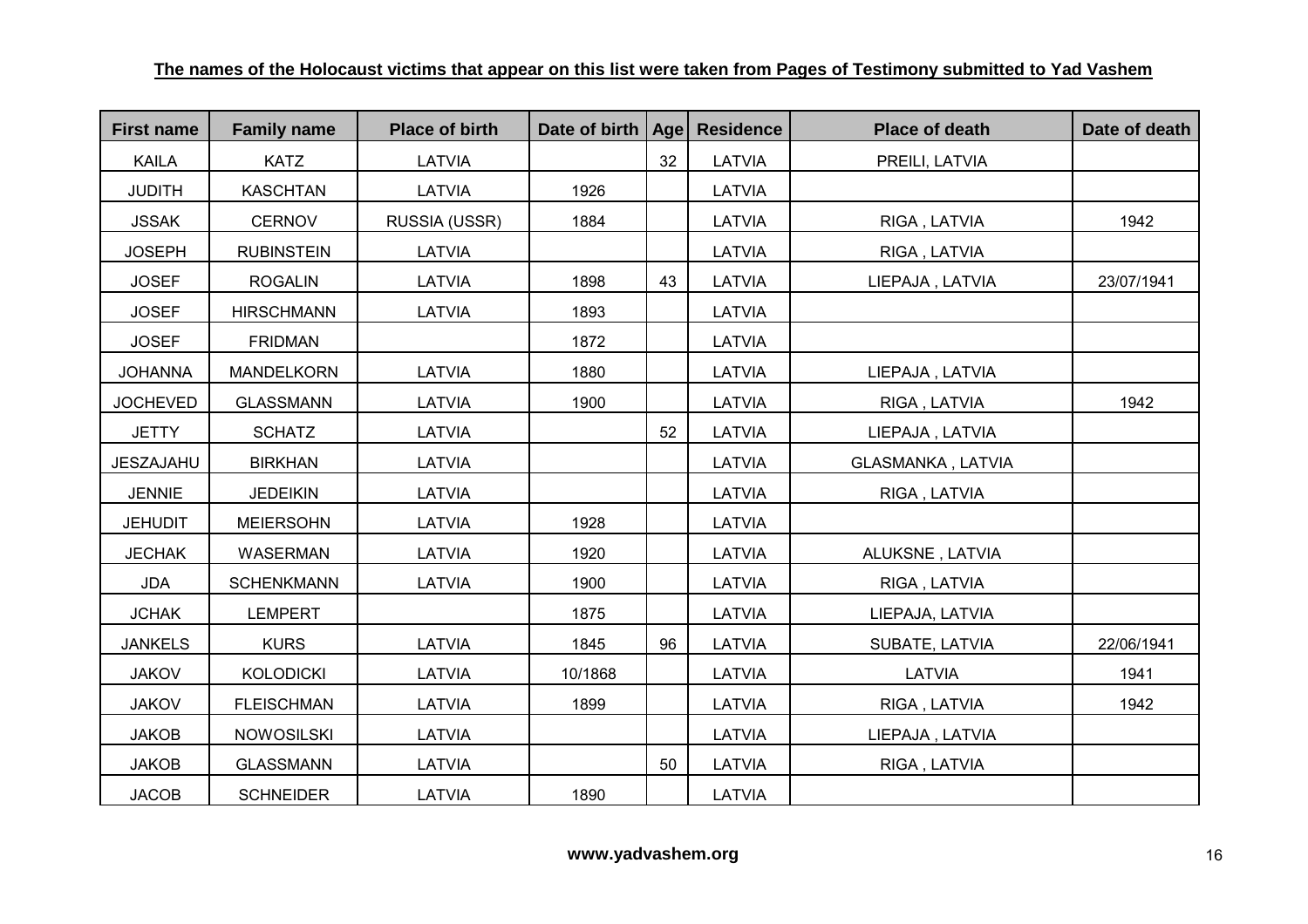| <b>First name</b> | <b>Family name</b> | <b>Place of birth</b> | Date of birth   Age |    | <b>Residence</b> | <b>Place of death</b>  | Date of death |
|-------------------|--------------------|-----------------------|---------------------|----|------------------|------------------------|---------------|
| <b>JAAKOV</b>     | <b>GARFINKEL</b>   | LATVIA                | 1882                |    | LATVIA           |                        |               |
| <b>IZRAIL</b>     | <b>VAINERT</b>     | LATVIA                | 1905                |    | LATVIA           | RIGA, LATVIA           | 1941          |
| <b>IZIDOR</b>     | <b>ARONUS</b>      | LATVIA                | 1890                |    | LATVIA           | DAUGAVPILS, LATVIA     | 1941          |
| <b>IZCHAK</b>     | <b>KATZIN</b>      |                       | 1863                |    | LATVIA           | RIGA, LATVIA           |               |
| <b>IZAK</b>       | <b>MILMAN</b>      | <b>LATVIA</b>         | 01/11/1886          | 55 | LATVIA           | RIGA, LATVIA           | 01/07/1941    |
| <b>IZAK</b>       | <b>GALER</b>       | LATVIA                |                     | 52 | LATVIA           |                        | 02/08/1941    |
| <b>ITZKHAK</b>    | <b>KOKHANOV</b>    | LATVIA                |                     | 55 | LATVIA           |                        |               |
| <b>ITZAK</b>      | <b>PREZMA</b>      | LATVIA                | 1901                | 40 | LATVIA           | REZEKNE, LATVIA        | 1941          |
| <b>ITSIK</b>      | <b>AMERMAN</b>     | LATVIA                | 1864                | 77 | LATVIA           | SUBATE, LATVIA         | 22/06/1941    |
| <b>ITA</b>        | <b>KAMINSKI</b>    | LATVIA                | 1861                | 80 | LATVIA           |                        | 1941          |
| <b>ISRAEL</b>     | <b>VISHKIN</b>     | LATVIA                |                     | 53 | LATVIA           | DAUGAVPILS, LATVIA     |               |
| <b>ISRAEL</b>     | <b>PALEJ</b>       | LATVIA                | 1896                |    | <b>LATVIA</b>    | BERGEN BELSEN, GERMANY | 1944          |
| <b>ISRAEL</b>     | <b>KHARASH</b>     | LATVIA                | 1913                | 31 | LATVIA           | JENA, GERMANY          | 1944          |
| <b>ISRAEL</b>     | <b>GURVIZ</b>      | LATVIA                | 1937                | 4  | LATVIA           | DAUGAVPILS, LATVIA     | 1941          |
| <b>ISRAEL</b>     | ABRAHAM            | LATVIA                | 1902                | 41 | LATVIA           | AUSCHWITZ, POLAND      | 1943          |
| <b>ISIDOR</b>     | <b>MISCHKINSKI</b> | LATVIA                |                     |    | LATVIA           | RUMBULA, LATVIA        | 1941          |
| <b>ISER</b>       | <b>EINHORN</b>     | LATVIA                | 17/05/1891          | 52 | LATVIA           | WARSZAWA, POLAND       | 1943          |
| <b>ISAAK</b>      | <b>SEGAL</b>       | LATVIA                | 1905                | 36 | <b>LATVIA</b>    | RIGA, LATVIA           | 1941          |
| <b>ISAAK</b>      | <b>PEREL</b>       | LATVIA                |                     |    | LATVIA           | ABRENE, LATVIA         | 1941          |
| <b>ISAAK</b>      | <b>ARONOVICH</b>   | LATVIA                | 1920                | 23 | LATVIA           |                        | 1943          |
| <b>IRENA</b>      | <b>LEVINSON</b>    | LATVIA                |                     | 32 | LATVIA           | RIGA, LATVIA           |               |
| <b>IOSIF</b>      | <b>PTUSHKIN</b>    | <b>LATVIA</b>         | 18/08/1934          |    | LATVIA           |                        | 29/11/1941    |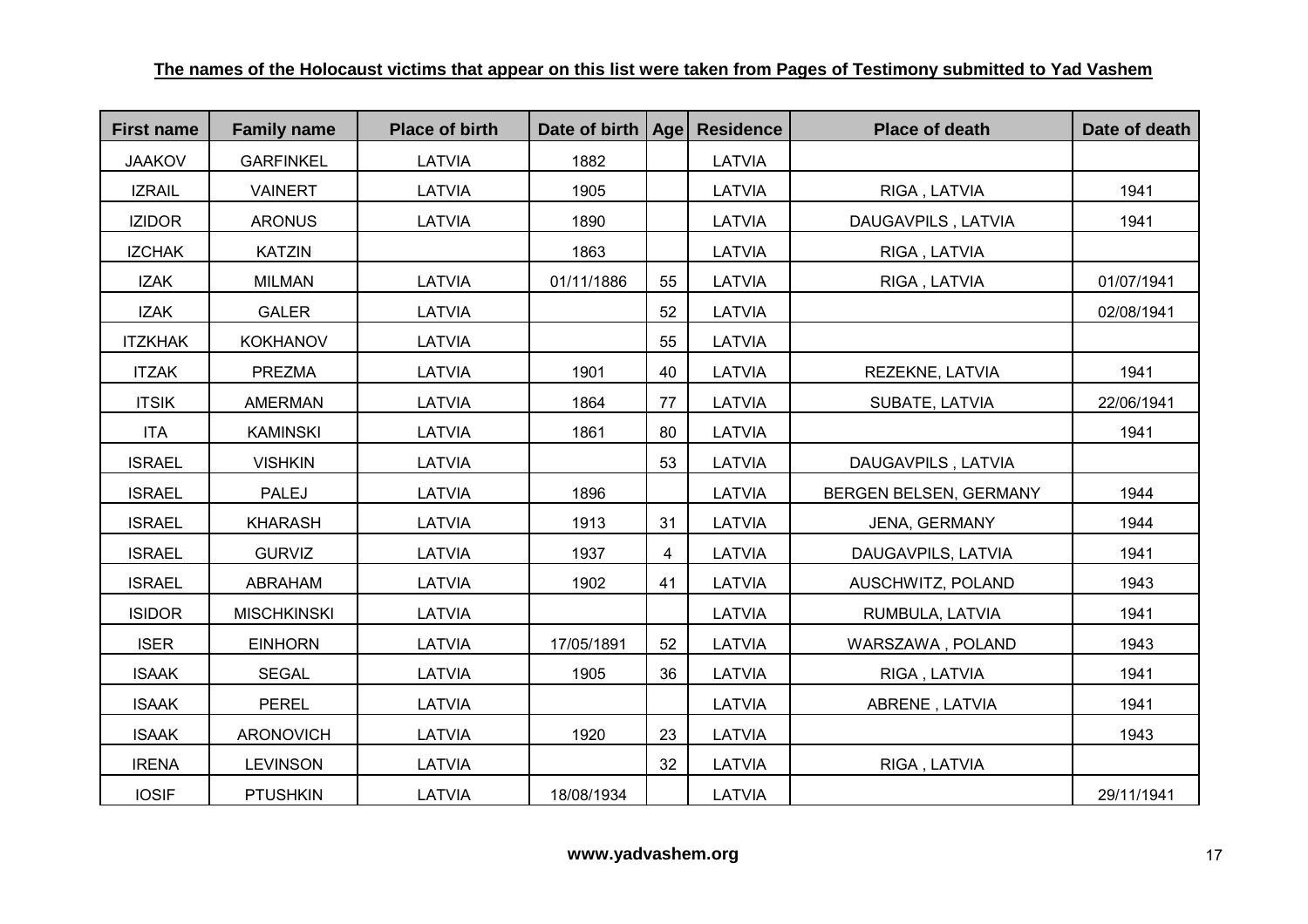| <b>First name</b> | <b>Family name</b> | <b>Place of birth</b> | Date of birth   Age |    | <b>Residence</b> | <b>Place of death</b>        | Date of death |
|-------------------|--------------------|-----------------------|---------------------|----|------------------|------------------------------|---------------|
| <b>IOSIF</b>      | <b>BLINKOV</b>     | LATVIA                | 1915                |    | <b>LATVIA</b>    | <b>GERMANY</b>               |               |
| INA               | <b>BIRSCHANSKI</b> | <b>LATVIA</b>         |                     | 40 | LATVIA           |                              |               |
| <b>ILANA</b>      | <b>ABAI</b>        | LATVIA                | 29/05/1941          | 1  | LATVIA           | SAMARKAND, UZBEKISTAN (USSR) | 1942          |
| <b>IDEL</b>       | <b>ROSENBERG</b>   | <b>LATVIA</b>         |                     |    | <b>LATVIA</b>    | LIEPAJA, LATVIA              |               |
| <b>IDA</b>        | <b>ZLOTNIKOV</b>   | <b>LATVIA</b>         |                     |    | LATVIA           | RIGA, LATVIA                 |               |
| <b>IDA</b>        | <b>SHEVZ</b>       | <b>LATVIA</b>         |                     | 5  | LATVIA           | CESIS, LATVIA                | 23/08/1941    |
| <b>IDA</b>        | <b>LIBER</b>       | LATVIA                | 1930                |    | LATVIA           | RIGA, LATVIA                 | 1941          |
| <b>IDA</b>        | <b>FREDUSS</b>     | LATVIA                | 1895                | 45 | LATVIA           | JEKABPILS, LATVIA            | 1941          |
| <b>IDA</b>        | <b>CHANOVITZ</b>   | LATVIA                | 1909                | 32 | LATVIA           | RUMBULA, LATVIA              | 1941          |
| <b>ICHAK</b>      | <b>CHAIT</b>       | <b>LATVIA</b>         |                     | 19 | LATVIA           |                              |               |
| <b>IANCA</b>      | <b>LOTKIN</b>      | LATVIA                |                     |    | LATVIA           |                              |               |
| <b>HIRSHEL</b>    | <b>ESTERNOV</b>    | LATVIA                | 1890                |    | LATVIA           | DAUGAVPILS, LATVIA           |               |
| <b>HIRSH</b>      | <b>KOIDIN</b>      | <b>LATVIA</b>         | 1922                |    | LATVIA           |                              |               |
| <b>HIRSCHEL</b>   | <b>GRUBIN</b>      | <b>LATVIA</b>         | 1922                |    | LATVIA           |                              |               |
| <b>HIRSCH</b>     | <b>EMIN</b>        | <b>POLAND</b>         | 1874                | 69 | LATVIA           | LATVIA                       | 1943          |
| <b>HINDE</b>      | <b>ABAI</b>        |                       |                     | 58 | LATVIA           |                              |               |
| <b>HINDA</b>      | <b>LIEBOWITZ</b>   | <b>LITHUANIA</b>      |                     | 60 | LATVIA           | LIEPAJA, LATVIA              |               |
| <b>HINDA</b>      | <b>BASKIN</b>      | <b>LATVIA</b>         |                     | 35 | LATVIA           | RIGA, LATVIA                 |               |
| <b>HILEL</b>      | <b>GRUZIN</b>      | LATVIA                | 1923                | 21 | LATVIA           | KURZEME, LATVIA              | 14/11/1944    |
| <b>HESA</b>       | <b>MELMAN</b>      | LATVIA                | 1900                |    | LATVIA           | DAUGAVPILS, LATVIA           | 1941          |
| <b>HERTHA</b>     | <b>BECKER</b>      | LATVIA                | 1890                |    | LATVIA           |                              |               |
| <b>HERMAN</b>     | <b>UZDIN</b>       | LATVIA                | 1897                |    | LATVIA           | RIGA, LATVIA                 |               |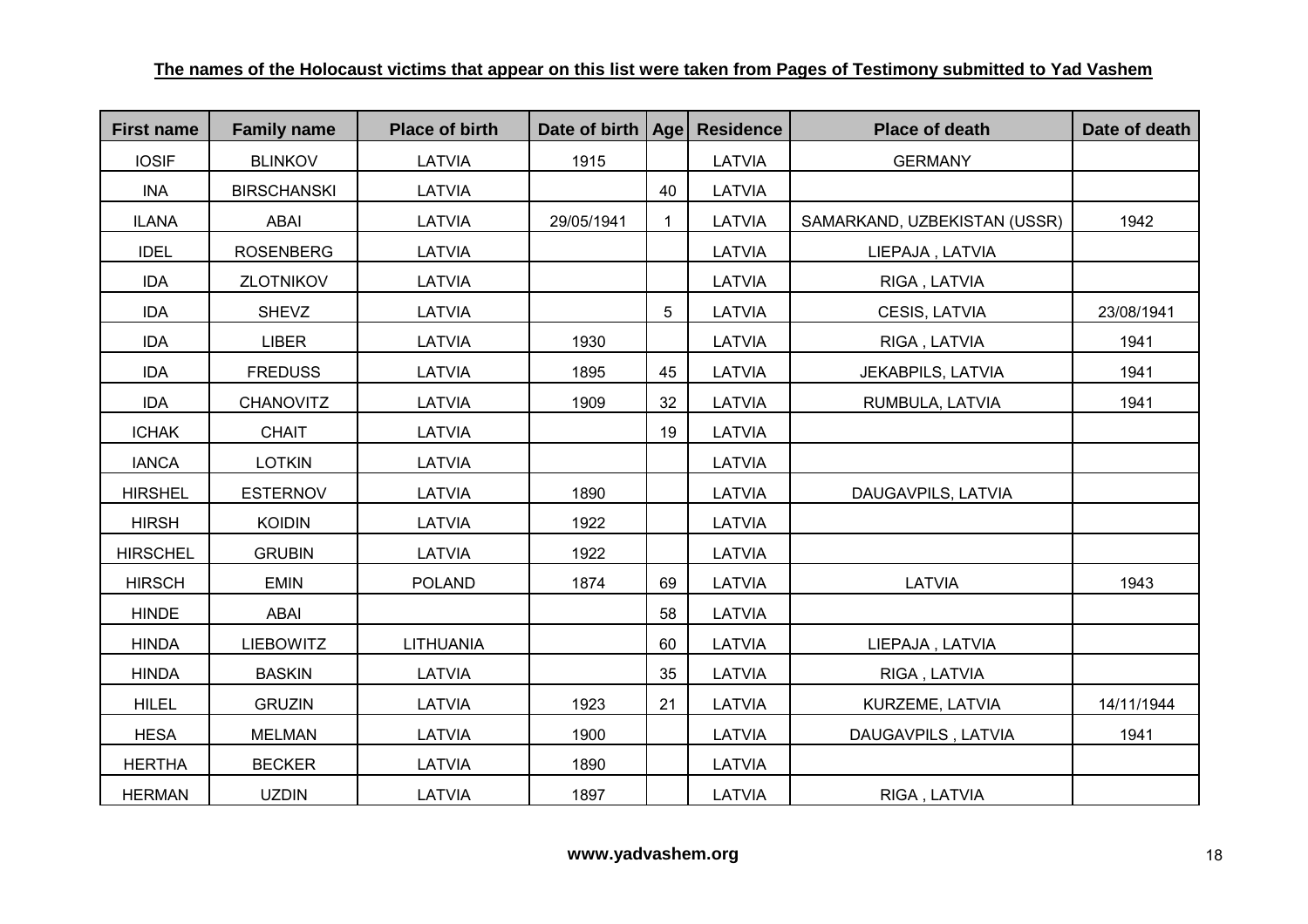| <b>First name</b> | <b>Family name</b>   | <b>Place of birth</b>    | Date of birth   Age |    | <b>Residence</b> | <b>Place of death</b> | Date of death |
|-------------------|----------------------|--------------------------|---------------------|----|------------------|-----------------------|---------------|
| <b>HERMAN</b>     | <b>MORDCHELEWITZ</b> | LATVIA                   | 1906                |    | LATVIA           | SLOKA, LATVIA         |               |
| <b>HERMAN</b>     | <b>GOLDRING</b>      | LATVIA                   |                     | 45 | LATVIA           |                       |               |
| <b>HENRIETA</b>   | <b>GLIKMAN</b>       | LATVIA                   | 1908                | 33 | LATVIA           | RIGA, LATVIA          | 1941          |
| <b>HENE</b>       | <b>ANSHELEVITZ</b>   |                          | 1900                |    | LATVIA           |                       |               |
| <b>HENA</b>       | <b>LAPIDUS</b>       |                          | 1860                |    | LATVIA           |                       |               |
| <b>HELENA</b>     | <b>SCHLOMOVIC</b>    | LATVIA                   | 1906                |    | LATVIA           | RIGA, LATVIA          | 1943          |
| <b>HELEN</b>      | <b>GARFINKEL</b>     | <b>LATVIA</b>            |                     | 50 | LATVIA           |                       |               |
| <b>HAYA</b>       | <b>ZHOGOT</b>        | LATVIA                   |                     |    | LATVIA           |                       | 1941          |
| <b>HASYA</b>      | <b>HURIN</b>         | LATVIA                   | 1884                |    | LATVIA           | DAUGAVPILS, LATVIA    | 1941          |
| <b>HARRIET</b>    | <b>HOLLAENDER</b>    | LATVIA                   | 1882                |    | LATVIA           | RIGA, LATVIA          |               |
| <b>HANNA</b>      | PARGAMONIN           | LATVIA                   | 1879                | 62 | LATVIA           | VARKLIANI, LATVIA     | 04/08/1941    |
| <b>HANA</b>       | <b>RAM</b>           | LATVIA                   | 1868                |    | LATVIA           | RIGA, LATVIA          | 1941          |
| <b>HANA</b>       | <b>HIRSHHORN</b>     | LATVIA                   |                     |    | LATVIA           | RIGA, LATVIA          |               |
| <b>HAJA</b>       | <b>KATZ</b>          | LATVIA                   | 1908                |    | LATVIA           | RIGA, LATVIA          | 1941          |
| <b>HAIM</b>       | <b>NAGLY</b>         | LATVIA                   | 1881                | 60 | LATVIA           | LUDZA, LATVIA         | 1941          |
| <b>HAIA</b>       | <b>LENGEFER</b>      | LATVIA                   | 1870                |    | LATVIA           | TUKUMS, LATVIA        |               |
| <b>GRISHA</b>     | <b>GUREVICH</b>      | LATVIA                   |                     | 40 | LATVIA           |                       |               |
| <b>GRISCHA</b>    | <b>GURVITSCH</b>     | LATVIA                   | 1895                |    | LATVIA           | RIGA, LATVIA          | 1941          |
| <b>GODE</b>       | <b>ROT</b>           | LATVIA                   | 1930                |    | LATVIA           | RIGA, LATVIA          |               |
| <b>GITTA</b>      | <b>BLAUSHILD</b>     | <b>POLAND</b>            | 1888                |    | LATVIA           |                       |               |
| <b>GITA</b>       | <b>KIGEL</b>         | <b>BELORUSSIA (USSR)</b> | 1901                |    | LATVIA           |                       |               |
| <b>GISEL</b>      | <b>SKUTELSKI</b>     |                          |                     |    | LATVIA           | LIVANI, LATVIA        | 1941          |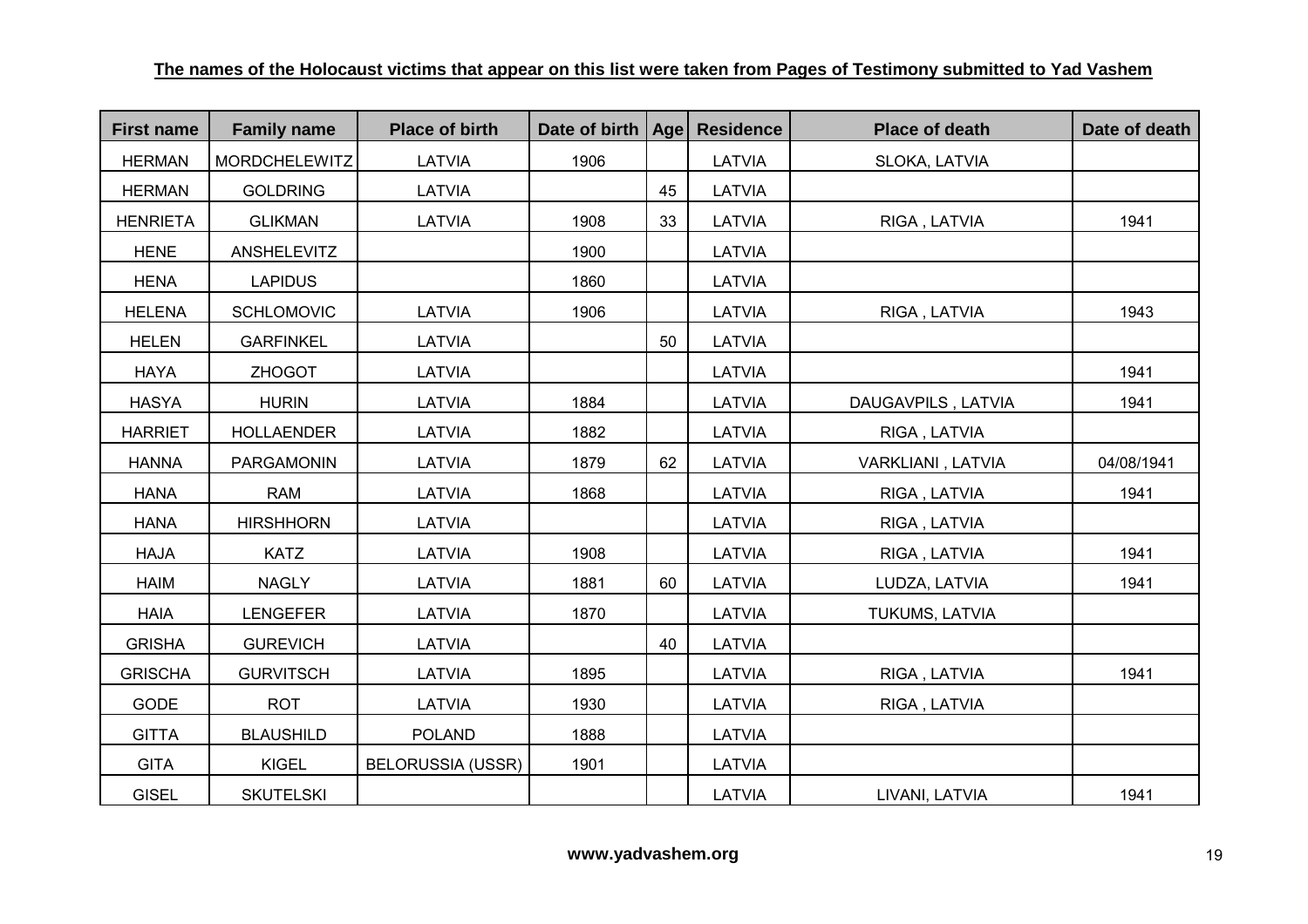| <b>First name</b> | <b>Family name</b> | <b>Place of birth</b> | Date of birth   Age |    | <b>Residence</b> | <b>Place of death</b>    | Date of death |
|-------------------|--------------------|-----------------------|---------------------|----|------------------|--------------------------|---------------|
| <b>GIRSH</b>      | <b>BRANT</b>       | LATVIA                |                     |    | LATVIA           | VENTSPILS, LATVIA        |               |
| <b>GILEL</b>      | <b>VOLOZH</b>      | LATVIA                | 13/01/1909          |    | <b>LATVIA</b>    |                          | 02/07/1941    |
| <b>GESIA</b>      | <b>TAUBKIN</b>     | LATVIA                | 1926                | 15 | LATVIA           | LUDZA, LATVIA            | 18/08/1941    |
| <b>GERTA</b>      | <b>ROOT</b>        | LATVIA                | 1923                | 18 | LATVIA           | LENINGRAD, RUSSIA (USSR) | 1941          |
| <b>GERSHON</b>    | <b>AMDUR</b>       | LATVIA                |                     | 40 | LATVIA           | DAUGAVPILS, LATVIA       | 1942          |
| <b>GERMAN</b>     | <b>BERKOVITZ</b>   |                       | 1895                | 46 | LATVIA           |                          | 1941          |
| <b>GENYA</b>      | <b>LEKHOVITZKI</b> | LATVIA                | 1865                |    | LATVIA           |                          | יולי-41       |
| <b>GENIA</b>      | <b>POGIL</b>       | LATVIA                |                     |    | LATVIA           |                          |               |
| <b>GENADIA</b>    | <b>GORDIN</b>      | LATVIA                | 01/01/1910          |    | LATVIA           | RIGA, LATVIA             |               |
| <b>GAVRIIL</b>    | <b>EDELMAN</b>     | LATVIA                | 1902                | 39 | LATVIA           |                          | 1941          |
| <b>FRUME</b>      | <b>GLEZER</b>      |                       |                     |    | <b>LATVIA</b>    | RIGA, LATVIA             | 1943          |
| <b>FRUMA</b>      | <b>KAFENGAUZ</b>   | LATVIA                | 1896                |    | LATVIA           | DAUGAVPILS, LATVIA       | 14/08/1941    |
| <b>FRIEDA</b>     | <b>BAGG</b>        | <b>LITHUANIA</b>      |                     |    | LATVIA           | RIGA, LATVIA             |               |
| <b>FRIDA</b>      | <b>RAPOPORT</b>    | <b>POLAND</b>         | 1886                | 55 | LATVIA           | RIGA, LATVIA             | 1941          |
| <b>FRIDA</b>      | <b>IOFE</b>        | LATVIA                | 1872                | 69 | LATVIA           | <b>KRUSTPILS, LATVIA</b> | 1941          |
| <b>FRIDA</b>      | <b>FELDHUN</b>     | LATVIA                | 1926                |    | LATVIA           | RIGA, LATVIA             |               |
| <b>FRIDA</b>      | <b>BROVORNIK</b>   | LATVIA                | 1922                | 20 | LATVIA           | <b>VILANI, LATVIA</b>    | 1942          |
| <b>FREDI</b>      | <b>MAIERHARD</b>   | LATVIA                | 1938                |    | LATVIA           |                          | דצמבר-41      |
| <b>FRADE</b>      | <b>ARIJEV</b>      | LATVIA                | 1919                | 22 | LATVIA           | RIGA, LATVIA             | 1941          |
| <b>FIMA</b>       | <b>BRANDENBURG</b> | LATVIA                |                     |    | LATVIA           | LIEPAJA, LATVIA          |               |
| <b>FELIKS</b>     | <b>ZAMUELIS</b>    | LATVIA                | 1935                | 6  | LATVIA           | RUMBULA, LATVIA          | 1941          |
| <b>FEIGEL</b>     | <b>FELDHUHN</b>    | LATVIA                | 1902                |    | LATVIA           | RIGA, LATVIA             |               |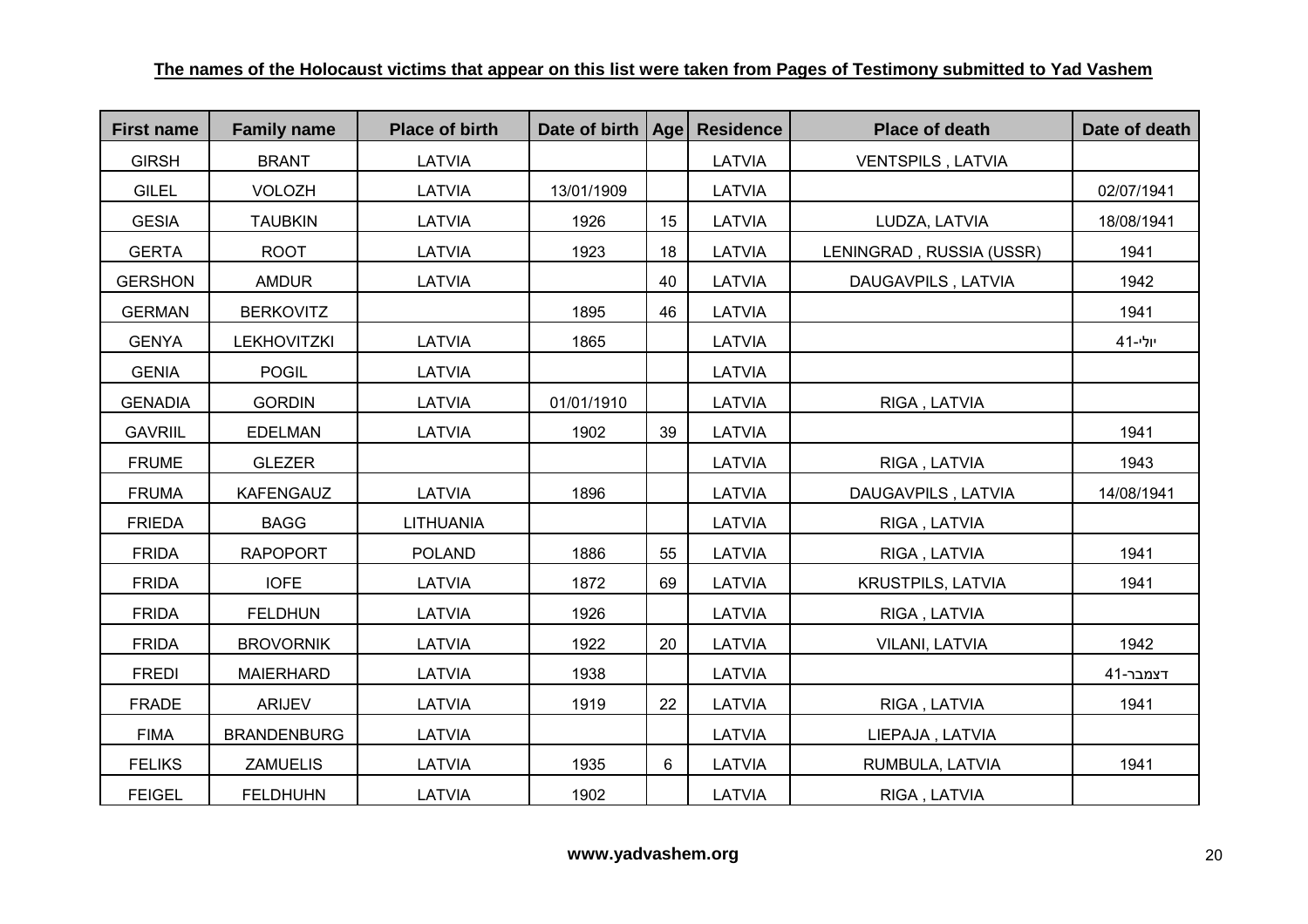| <b>First name</b> | <b>Family name</b> | <b>Place of birth</b> | Date of birth   Age |    | <b>Residence</b> | <b>Place of death</b> | Date of death |
|-------------------|--------------------|-----------------------|---------------------|----|------------------|-----------------------|---------------|
| <b>FEIGE</b>      | <b>LURIE</b>       | RUSSIA (USSR)         | 1870                |    | LATVIA           | RIGA, LATVIA          | 1941          |
| <b>FEIGE</b>      | <b>DIMAND</b>      | LATVIA                | 1885                |    | LATVIA           | AKNISTE, LATVIA       | 23/07/1941    |
| <b>FEIGA</b>      | LJAK               | LATVIA                |                     | 61 | LATVIA           | DAUGAVPILS, LATVIA    |               |
| <b>FEIGA</b>      | <b>GOTTLIEB</b>    | LATVIA                | 06/01/1901          | 40 | LATVIA           | RIGA, LATVIA          | 1941          |
| <b>FEIGA</b>      | <b>ERENSHTEIN</b>  | LATVIA                | 1878                | 63 | LATVIA           |                       | 1941          |
| <b>FANY</b>       | <b>KOBLENZ</b>     | LATVIA                | 1922                |    | LATVIA           | RIGA, LATVIA          | 1941          |
| <b>FANNY</b>      | <b>LIPKIN</b>      | LATVIA                | 28/12/1900          |    | LATVIA           | RIGA, LATVIA          | 1941          |
| <b>FANIJA</b>     | <b>RAPOPORT</b>    |                       |                     | 55 | LATVIA           |                       |               |
| <b>FANIA</b>      | <b>MAGID</b>       | LATVIA                | 1917                | 24 | LATVIA           | DAGDA, LATVIA         | 1941          |
| <b>FANIA</b>      | <b>BERENSTEIN</b>  |                       |                     |    | LATVIA           | KAISERWALD, LATVIA    |               |
| <b>FANI</b>       | <b>JAKOBSON</b>    | LATVIA                |                     |    | LATVIA           | DAUGAVPILS, LATVIA    |               |
| <b>FAIVESH</b>    | <b>NADEL</b>       | LATVIA                | 1933                | 8  | LATVIA           | PREILI, LATVIA        | 26/07/1941    |
| <b>EZRA</b>       | <b>DAVIDOV</b>     | <b>LATVIA</b>         |                     | 13 | <b>LATVIA</b>    |                       | 1941          |
| <b>EVELINE</b>    | <b>BERGMANN</b>    | LATVIA                | 1928                | 13 | LATVIA           | RUMBULA, LATVIA       | 1941          |
| <b>ETTI</b>       | SHOLOMOVICH        | LATVIA                |                     | 53 | LATVIA           | RIGA, LATVIA          |               |
| <b>ETL</b>        | <b>EZRUS</b>       | LATVIA                | 1909                |    | LATVIA           | DAUGAVPILS, LATVIA    | 1941          |
| <b>ETEL</b>       | <b>GREISDORF</b>   | LATVIA                | 1922                |    | LATVIA           |                       |               |
| <b>ETA</b>        | <b>SVIRSKI</b>     | LATVIA                | 1916                | 25 | LATVIA           | DAUGAVPILS, LATVIA    | 1941          |
| <b>ESTHER</b>     | <b>KAPLAN</b>      | LATVIA                | 1935                |    | LATVIA           | RUMBULA, LATVIA       | 1941          |
| <b>ESTER</b>      | <b>YOFE</b>        | LATVIA                |                     | 0  | LATVIA           | RIGA, LATVIA          |               |
| <b>ESTER</b>      | SOLOMON            | <b>POLAND</b>         |                     | 50 | LATVIA           | DAUGAVPILS, LATVIA    | יוני-41       |
| <b>ESTER</b>      | SHALMAN            | LATVIA                | 1926                |    | LATVIA           | LIEPAJA, LATVIA       |               |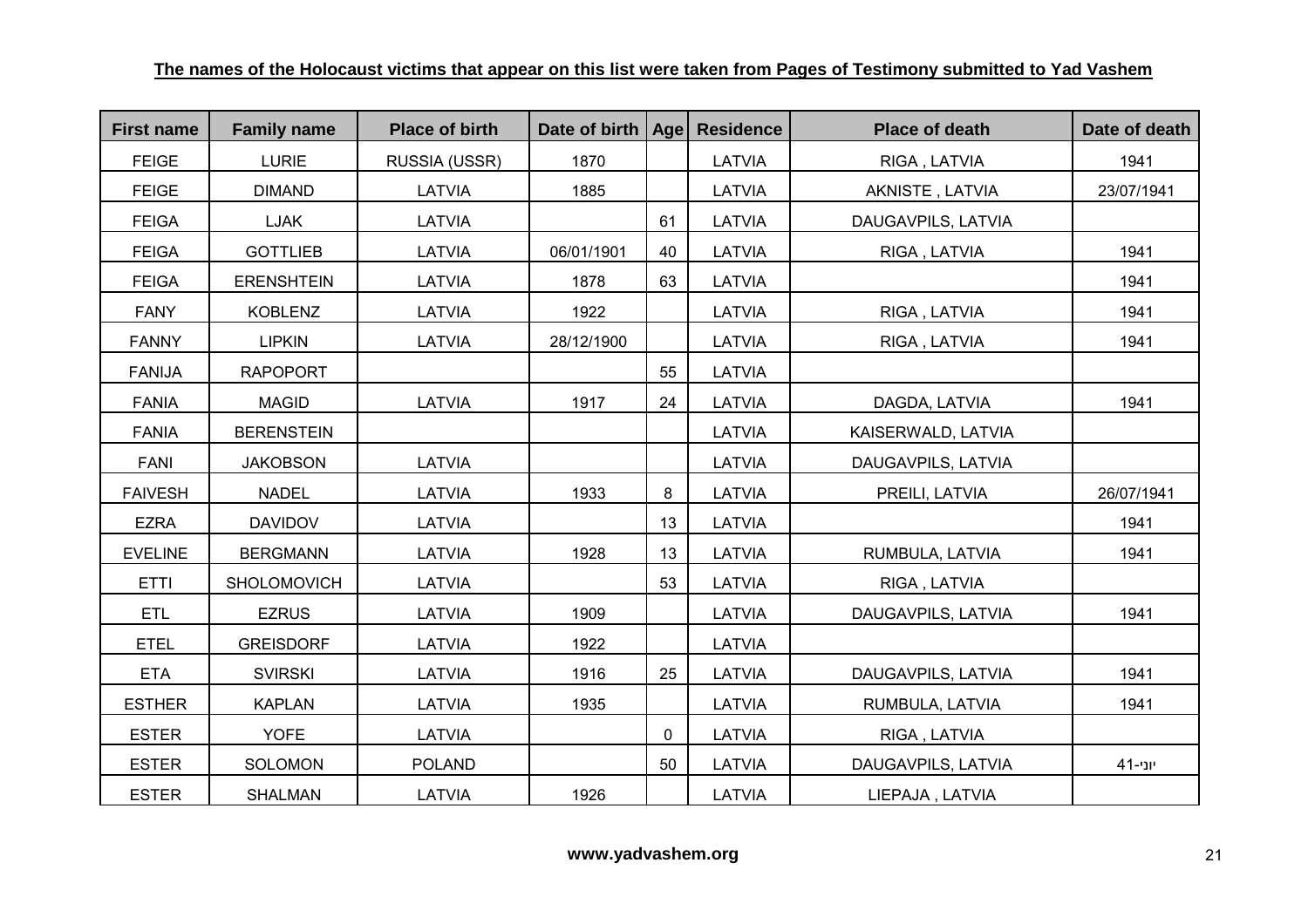| <b>First name</b> | <b>Family name</b> | <b>Place of birth</b> | Date of birth   Age |    | <b>Residence</b> | <b>Place of death</b>  | Date of death |
|-------------------|--------------------|-----------------------|---------------------|----|------------------|------------------------|---------------|
| <b>ESTER</b>      | <b>MILNER</b>      | LATVIA                | 1901                | 40 | LATVIA           | VARKLIANI, LATVIA      | 04/08/1941    |
| <b>ESTER</b>      | <b>LIPSHITZ</b>    | LATVIA                |                     |    | LATVIA           | RIGA, LATVIA           |               |
| <b>ESTER</b>      | <b>LAPIDOS</b>     | LATVIA                | 1917                |    | LATVIA           | VARKLIANI, LATVIA      | 1941          |
| <b>ESTER</b>      | <b>BINDER</b>      | LATVIA                |                     |    | LATVIA           | JEKABPILS, LATVIA      |               |
| <b>ESTER</b>      | <b>ALTERMAN</b>    | LATVIA                |                     |    | LATVIA           | <b>VILANI, LATVIA</b>  |               |
| <b>EPHRAIM</b>    | <b>KAGAN</b>       | LATVIA                |                     | 60 | LATVIA           | VARKLIANI, LATVIA      |               |
| <b>EMMA</b>       | <b>MANTEIFEL</b>   | LATVIA                |                     |    | LATVIA           |                        |               |
| <b>ELZA</b>       | <b>ROZENBERG</b>   | LATVIA                | 1880                |    | LATVIA           | RIGA, LATVIA           | 1941          |
| <b>ELLA</b>       | <b>KAUFMANN</b>    | <b>LITHUANIA</b>      |                     |    | LATVIA           | LIEPAJA, LATVIA        | 1941          |
| <b>ELKE</b>       | <b>JAKOBSON</b>    | <b>LITHUANIA</b>      |                     | 61 | LATVIA           | LIEPAJA, LATVIA        |               |
| <b>ELIZABET</b>   | <b>ITZIKZON</b>    | LITHUANIA             | 1896                | 46 | LATVIA           | AUSCHWITZ, POLAND      | 1942          |
| <b>ELIHAU</b>     | <b>CHANIN</b>      | <b>LATVIA</b>         |                     |    | LATVIA           |                        |               |
| <b>ELIEZER</b>    | <b>SHAPIRA</b>     | LATVIA                | 1918                | 23 | LATVIA           | DAUGAVPILS, LATVIA     | 1941          |
| <b>ELIAS</b>      | <b>SCHLOSSBERG</b> | LATVIA                | 1880                |    | LATVIA           | <b>GERMANY</b>         | 1944          |
| <b>ELIA</b>       | <b>VILENSKI</b>    | LATVIA                | 1920                | 21 | LATVIA           | LATVIA                 | 1941          |
| <b>ELA</b>        | <b>YAKOBSON</b>    | LATVIA                |                     |    | LATVIA           |                        |               |
| <b>ELA</b>        | <b>GOLDBERG</b>    | LATVIA                | 1936                | 5  | LATVIA           | REZEKNE, LATVIA        | 25/08/1941    |
| EILI              | <b>SAK</b>         | <b>LATVIA</b>         |                     | 40 | LATVIA           |                        |               |
| <b>EIDA</b>       | <b>SHALMAN</b>     | LATVIA                | 1930                |    | LATVIA           | LIEPAJA, LATVIA        |               |
| <b>EFRAIM</b>     | <b>SANDLER</b>     | LATVIA                |                     |    | LATVIA           | KALININ, RUSSIA (USSR) |               |
| <b>EDUARD</b>     | <b>MICHELSON</b>   | LATVIA                | 1881                |    | LATVIA           | RIGA, LATVIA           | 41-ספטמבר     |
| <b>EDGARD</b>     | <b>SZNAJDER</b>    | LATVIA                | 1927                |    | LATVIA           | RIGA, LATVIA           |               |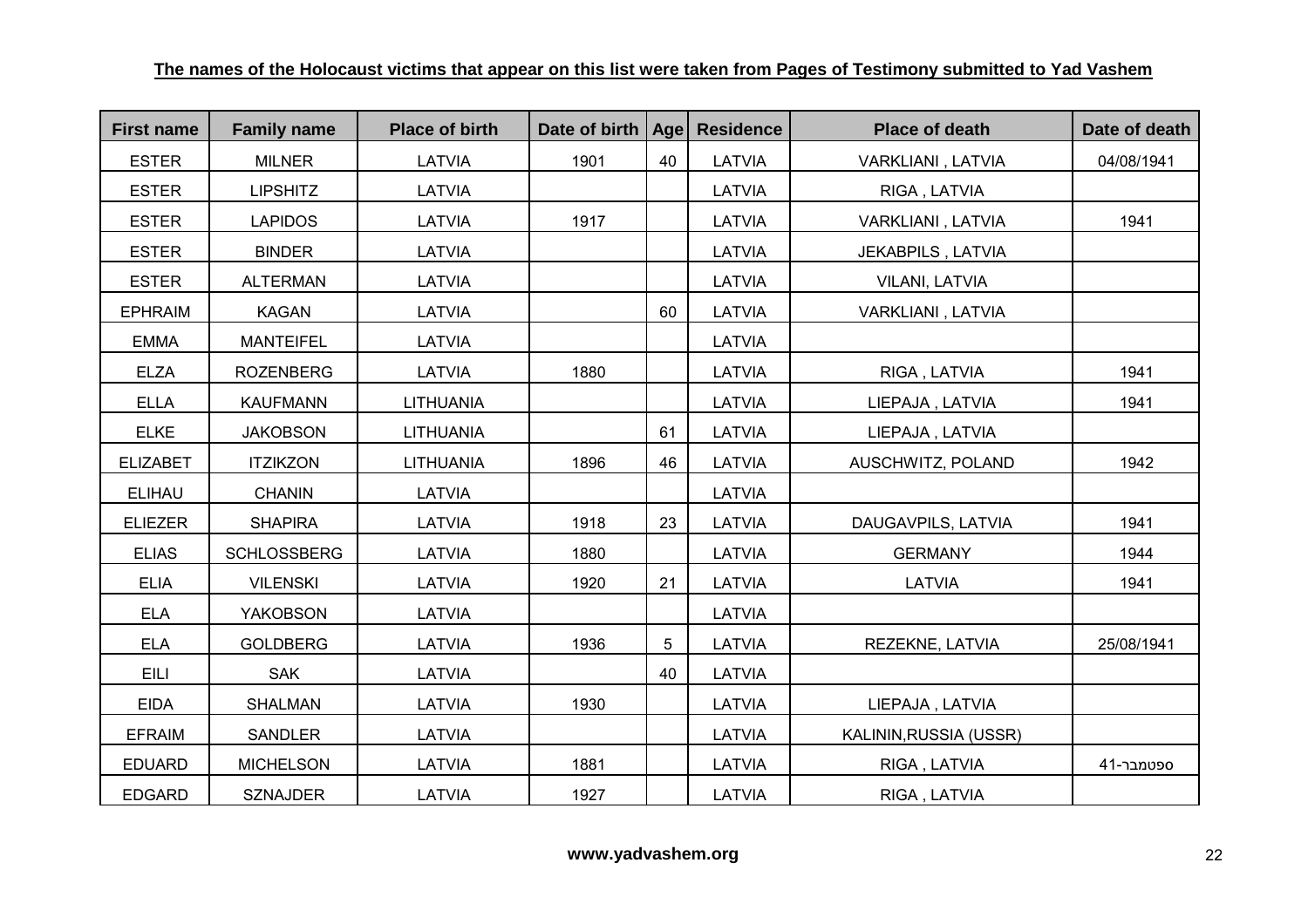| <b>First name</b> | <b>Family name</b> | <b>Place of birth</b>    | Date of birth   Age |    | <b>Residence</b> | <b>Place of death</b> | Date of death |
|-------------------|--------------------|--------------------------|---------------------|----|------------------|-----------------------|---------------|
| <b>DVEIRA</b>     | <b>KUPSIK</b>      | LATVIA                   | 1923                | 18 | LATVIA           | VILANI, LATVIA        | 04/08/1941    |
| <b>DORA</b>       | <b>ZABEZHINSKI</b> | LATVIA                   |                     |    | LATVIA           | RIGA, LATVIA          |               |
| <b>DORA</b>       | <b>SHEIN</b>       | LATVIA                   | 1908                | 32 | LATVIA           | RIGA, LATVIA          |               |
| <b>DORA</b>       | <b>JAKOBSON</b>    | LATVIA                   | 1926                |    | LATVIA           |                       |               |
| <b>DORA</b>       | <b>DRUIAN</b>      | LATVIA                   | 1906                | 35 | LATVIA           | LUDZA, LATVIA         | 1941          |
| <b>DODIK</b>      | <b>ALTSHULER</b>   |                          | 1935                |    | LATVIA           | DAUGAVPILS, LATVIA    |               |
| <b>DOBRA</b>      | <b>DIMANT</b>      | LATVIA                   | 1889                |    | LATVIA           | KARSAVA, LATVIA       | 1941          |
| <b>DINA</b>       | <b>PREZMA</b>      | LATVIA                   | 23/01/1923          | 18 | LATVIA           | REZEKNE, LATVIA       | 1941          |
| <b>DAWID</b>      | <b>ROJAK</b>       | LATVIA                   | 1932                |    | LATVIA           | RIGA, LATVIA          | 1942          |
| <b>DAWID</b>      | <b>GORDZIN</b>     | LATVIA                   | 1909                |    | LATVIA           | RIGA, LATVIA          | 1941          |
| <b>DAVID</b>      | <b>VILENSKI</b>    | LATVIA                   | 1923                | 18 | LATVIA           | <b>BALVI, LATVIA</b>  | 1941          |
| <b>DAVID</b>      | <b>SHARF</b>       | <b>LITHUANIA</b>         | 1870                | 71 | LATVIA           | RUMBULA, LATVIA       | 29/11/1941    |
| <b>DAVID</b>      | <b>KAPLAN</b>      | <b>BELORUSSIA (USSR)</b> | 1870                | 72 | LATVIA           | RIGA, LATVIA          | 1942          |
| <b>DAVID</b>      | <b>GOLDIN</b>      | <b>BELORUSSIA (USSR)</b> | 1882                | 59 | LATVIA           | RIGA, LATVIA          | 1941          |
| <b>DANIELA</b>    | <b>KHUNA</b>       | LATVIA                   |                     |    | LATVIA           | LATVIA                |               |
| <b>DANIEL</b>     | <b>KASZMAN</b>     | LATVIA                   | 1918                |    | LATVIA           |                       |               |
| <b>CZILA</b>      | <b>EFRAT</b>       | LATVIA                   | 1901                |    | LATVIA           | RIGA, LATVIA          | 1941          |
| <b>CODIK</b>      | <b>ZVEIN</b>       | LATVIA                   |                     | 52 | LATVIA           | LIVANI, LATVIA        |               |
| <b>CIPA</b>       | <b>RUBINSHTEIN</b> | LATVIA                   | 1891                |    | LATVIA           | RUMBULA, LATVIA       | 01/12/1941    |
| <b>CILA</b>       | <b>GRAM</b>        | LATVIA                   |                     |    | LATVIA           | VISKI, LATVIA         |               |
| <b>CHONE</b>      | <b>LIFSCHITZ</b>   | LATVIA                   | 1908                |    | LATVIA           | RIGA, LATVIA          | יולי-41       |
| <b>CHERNA</b>     | <b>ZELIKMAN</b>    | LATVIA                   | 1902                | 39 | LATVIA           |                       | 1941          |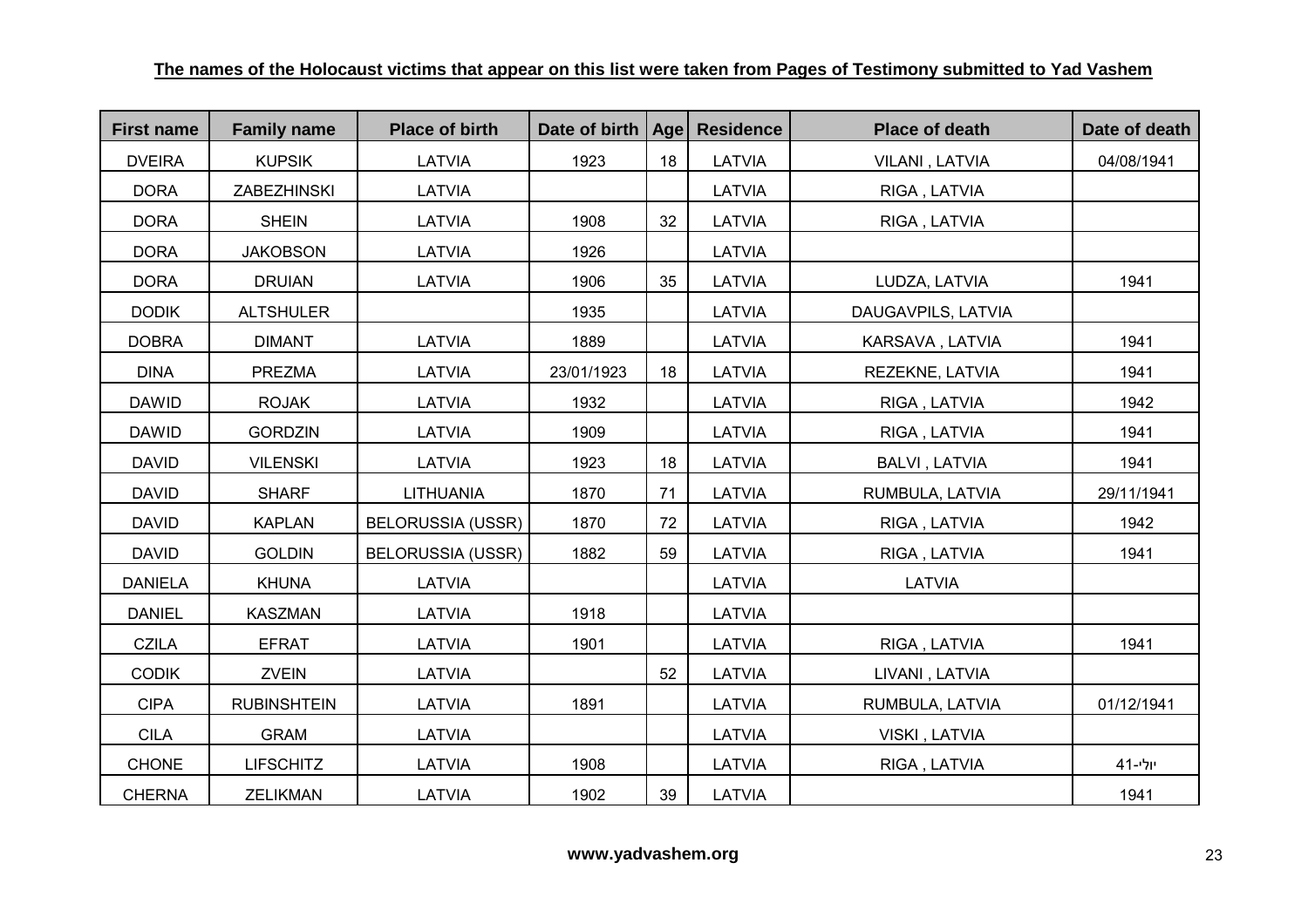| <b>First name</b> | <b>Family name</b>  | <b>Place of birth</b> | Date of birth   Age |    | <b>Residence</b> | <b>Place of death</b> | Date of death |
|-------------------|---------------------|-----------------------|---------------------|----|------------------|-----------------------|---------------|
| <b>CHAVA</b>      | <b>TZIONI</b>       | LATVIA                | 1917                |    | LATVIA           | RIGA, LATVIA          |               |
| <b>CHASJA</b>     | <b>FRIDMAN</b>      | <b>LATVIA</b>         |                     | 20 | LATVIA           |                       |               |
| <b>CHANNA</b>     | CHATZKIND           | LATVIA                | 1918                |    | LATVIA           | LIEPAJA, LATVIA       |               |
| <b>CHANAH</b>     | <b>DOLGIZER</b>     | LATVIA                | 1889                |    | LATVIA           | RIGA, LATVIA          | 1941          |
| <b>CHANA</b>      | <b>SORKIN</b>       |                       | 1883                |    | LATVIA           |                       |               |
| <b>CHANA</b>      | <b>PIRASCHKOV</b>   | LATVIA                | 1912                |    | LATVIA           | RIGA, LATVIA          |               |
| <b>CHANA</b>      | <b>LICHMAN</b>      | LATVIA                | 1901                | 46 | LATVIA           | RIGA, LATVIA          | 20/12/1942    |
| <b>CHANA</b>      | <b>KAHAN</b>        | LATVIA                | 1875                |    | LATVIA           |                       |               |
| <b>CHANA</b>      | <b>DORI</b>         | LATVIA                | 1911                |    | LATVIA           | DAUGAVPILS, LATVIA    |               |
| <b>CHAJIM</b>     | <b>VEISS</b>        | LATVIA                | 1869                |    | LATVIA           | RIGA, LATVIA          |               |
| <b>CHAJE</b>      | <b>KLAS</b>         | LATVIA                | 1886                |    | LATVIA           | AKNISTE, LATVIA       | 23/07/1941    |
| <b>CHAJA</b>      | <b>LEVIN</b>        | LATVIA                | 1902                |    | LATVIA           | REZEKNE, LATVIA       | 1941          |
| <b>CHAJA</b>      | <b>GUSINSKI</b>     | <b>LITHUANIA</b>      | 1885                |    | LATVIA           | RIGA, LATVIA          | 1942          |
| <b>CHAJA</b>      | <b>DOLGIZER</b>     | <b>LITHUANIA</b>      | 1896                |    | LATVIA           |                       |               |
| <b>CHAIM</b>      | <b>SCHLESCINGER</b> | LATVIA                |                     |    | LATVIA           | SKEDE, LATVIA         |               |
| <b>CHAIM</b>      | <b>OKO</b>          | LATVIA                |                     |    | LATVIA           | <b>BALVI, LATVIA</b>  | 1942          |
| <b>CHAIM</b>      | <b>KOBLENZ</b>      | LATVIA                | 1896                |    | LATVIA           | RIGA, LATVIA          | 1942          |
| <b>CESNA</b>      | <b>LIPKIN</b>       | LATVIA                |                     | 18 | LATVIA           | VALMIERA, LATVIA      |               |
| <b>BUNIA</b>      | <b>GORDIN</b>       | LATVIA                |                     |    | LATVIA           | RUMBULA, LATVIA       |               |
| <b>BUBA</b>       | LORIE               | LATVIA                |                     | 18 | LATVIA           | RIGA, LATVIA          |               |
| <b>BRONJA</b>     | <b>LEVITAN</b>      | LATVIA                | 1909                |    | LATVIA           |                       | 12/04/1941    |
| <b>BRIGITA</b>    | <b>GARFUNKEL</b>    | LATVIA                | 1902                |    | LATVIA           | RIGA, LATVIA          | 08/12/1941    |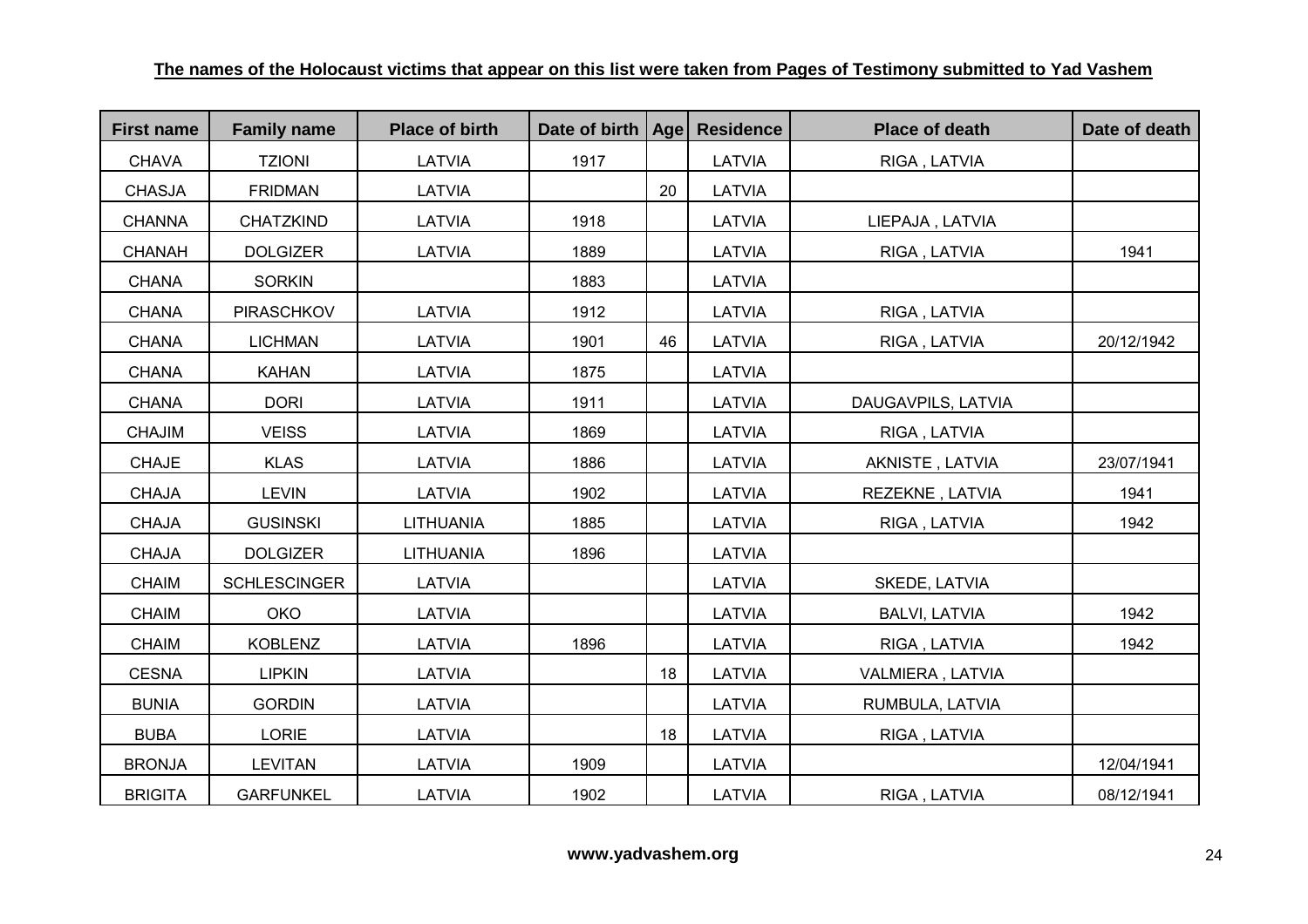| <b>First name</b> | <b>Family name</b> | <b>Place of birth</b>    | Date of birth   Age   Residence |    |               | <b>Place of death</b>      | Date of death |
|-------------------|--------------------|--------------------------|---------------------------------|----|---------------|----------------------------|---------------|
| <b>BRAINA</b>     | <b>FONARYAV</b>    | LATVIA                   | 1877                            |    | LATVIA        | LUDZA, LATVIA              | 1941          |
| <b>BORIS</b>      | <b>VOVSI</b>       | <b>BELORUSSIA (USSR)</b> | 1892                            | 52 | LATVIA        | DAUGAVPILS, LATVIA         | 1944          |
| <b>BORIS</b>      | <b>JEVELSON</b>    | LATVIA                   |                                 |    | LATVIA        |                            |               |
| <b>BORIS</b>      | <b>ARON</b>        | LATVIA                   | 1903                            | 40 | LATVIA        | LENINGRAD, RUSSIA (USSR)   | 1943          |
| <b>BORACH</b>     | <b>HIMMELHOCH</b>  | LATVIA                   |                                 | 46 | LATVIA        | <b>LATVIA</b>              |               |
| <b>BLUMA</b>      | <b>SCHADCHIN</b>   | LATVIA                   | 1902                            |    | LATVIA        | RIGA, LATVIA               | 1941          |
| <b>BLUMA</b>      | <b>KAGAN</b>       | <b>LATVIA</b>            |                                 | 26 | <b>LATVIA</b> |                            |               |
| <b>BEYLE</b>      | <b>TREYSON</b>     | <b>POLAND</b>            | 1890                            |    | LATVIA        | REZEKNE, LATVIA            | 1941          |
| <b>BETTI</b>      | <b>TZUKERMAN</b>   | LATVIA                   | 1888                            |    | LATVIA        | RIGA, LATVIA               | 1941          |
| <b>BERTA</b>      | <b>PJATOV</b>      | LATVIA                   |                                 | 39 | LATVIA        | RUMBULA, LATVIA            | 1941          |
| <b>BERTA</b>      | <b>ICKIN</b>       | LATVIA                   | 1875                            | 67 | LATVIA        | RIGA, LATVIA               | 1942          |
| <b>BERNKHARD</b>  | <b>YOELSON</b>     | LATVIA                   |                                 | 63 | LATVIA        | RUMBULA, LATVIA            |               |
| <b>BERL</b>       | <b>RABUCHIN</b>    | <b>BELORUSSIA (USSR)</b> | 1890                            |    | <b>LATVIA</b> | RIGA, LATVIA               | 1942          |
| <b>BERL</b>       | <b>GLAZER</b>      | LATVIA                   |                                 |    | LATVIA        | RIGA, LATVIA               |               |
| <b>BER</b>        | <b>LUBAN</b>       | LATVIA                   |                                 | 10 | LATVIA        | VILANI, LATVIA             |               |
| <b>BENZAMIN</b>   | <b>ZOROWSKI</b>    | LATVIA                   |                                 |    | <b>LATVIA</b> |                            |               |
| <b>BENTZION</b>   | <b>GALIN</b>       |                          | 1891                            | 50 | LATVIA        | LATVIA                     | 1941          |
| <b>BENO</b>       | <b>GLAZ</b>        | LATVIA                   | 1904                            |    | LATVIA        | RIGA, LATVIA               |               |
| <b>BENJAMIN</b>   | <b>LEVITAN</b>     | LATVIA                   | 1918                            |    | LATVIA        | RIGA, LATVIA               | 1941          |
| <b>BENIAMIN</b>   | <b>SLUTSKER</b>    | LATVIA                   |                                 | 22 | LATVIA        | NAROFOMINSK, RUSSIA (USSR) |               |
| <b>BENI</b>       | <b>PEIZNER</b>     | LATVIA                   | 1927                            |    | LATVIA        | RIGA, LATVIA               |               |
| <b>BEN ZION</b>   | <b>GALINSKI</b>    | LATVIA                   | 1912                            |    | LATVIA        | <b>DAUGAVPILS LATVIA</b>   | 1942          |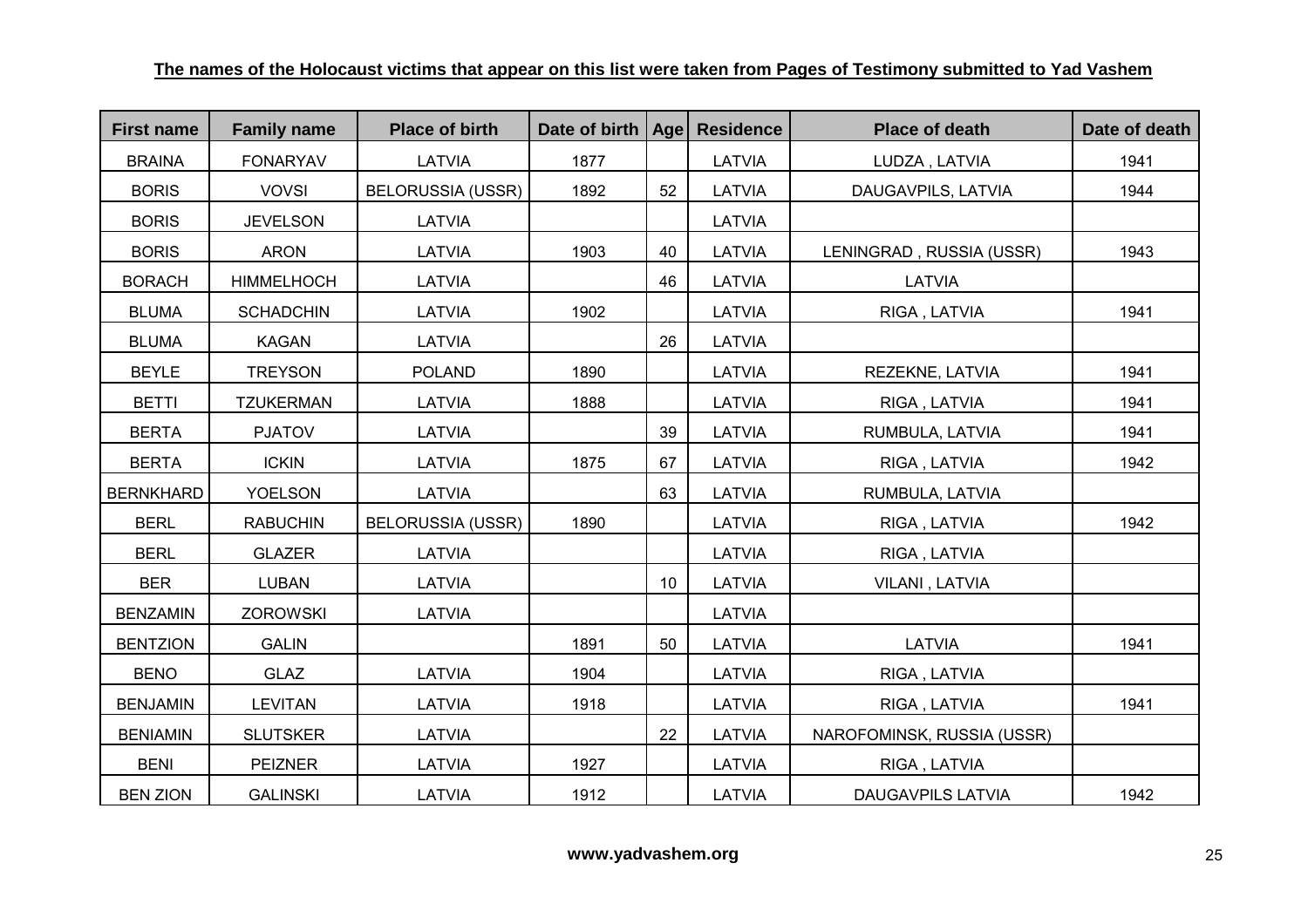| <b>First name</b> | <b>Family name</b> | <b>Place of birth</b>    | Date of birth   Age |    | <b>Residence</b> | <b>Place of death</b>    | Date of death |
|-------------------|--------------------|--------------------------|---------------------|----|------------------|--------------------------|---------------|
| <b>BELLA</b>      | <b>REIN</b>        | LATVIA                   | 1914                |    | LATVIA           | DAUGAVPILS, LATVIA       |               |
| <b>BELA</b>       | <b>GUREWICZ</b>    | LATVIA                   |                     |    | LATVIA           | RIGA, LATVIA             |               |
| <b>BEIR</b>       | <b>MINKOW</b>      | RUSSIA (USSR)            | 1895                |    | LATVIA           | RIGA, LATVIA             | 1942          |
| <b>BEILE</b>      | <b>SEGAL</b>       | LATVIA                   |                     | 0  | LATVIA           |                          |               |
| <b>BEILA</b>      | <b>MELECH</b>      | LATVIA                   |                     |    | LATVIA           |                          |               |
| <b>BEILA</b>      | <b>DEUEL</b>       | <b>LITHUANIA</b>         | 1911                | 30 | LATVIA           | VARKLIANI, LATVIA        | 11/08/1941    |
| <b>BATY</b>       | <b>FAITELSON</b>   | LATVIA                   | 1875                | 66 | LATVIA           | LIEPAJA, LATVIA          | 1941          |
| <b>BATIA</b>      | <b>GOROVOI</b>     | LATVIA                   |                     | 0  | LATVIA           | BIKERNIEKI, LATVIA       |               |
| <b>BASYA</b>      | <b>RABINOWITZ</b>  | RUSSIA (USSR)            | 1886                | 57 | LATVIA           | RIGA, LATVIA             | 1943          |
| <b>BASIA</b>      | VASERMAN           | <b>BELORUSSIA (USSR)</b> | 1904                |    | LATVIA           | RIGA, LATVIA             | 1941          |
| <b>BASHEVA</b>    | <b>VEISMAN</b>     | LATVIA                   | 1871                | 70 | LATVIA           | REZEKNE, LATVIA          | 1941          |
| B                 | <b>GOTSHALK</b>    | LATVIA                   |                     | 35 | LATVIA           |                          |               |
| <b>AVROM</b>      | <b>WEISS</b>       | LATVIA                   |                     | 50 | LATVIA           | SUBATE, LATVIA           |               |
| <b>AVRAHAM</b>    | WEISBORD           | LATVIA                   |                     |    | LATVIA           | PREILI, LATVIA           | 1941          |
| <b>AVRAHAM</b>    | <b>LANDMAN</b>     | <b>POLAND</b>            | 1885                |    | LATVIA           | RIGA, LATVIA             | 1942          |
| <b>AVRAAM</b>     | <b>ZUBOVICH</b>    |                          | 1881                | 60 | LATVIA           | LATVIA                   | 1941          |
| <b>ASNA</b>       | <b>BLIDEN</b>      | LATVIA                   | 1896                | 45 | LATVIA           | RIGA, LATVIA             | 1941          |
| <b>ARYE</b>       | <b>MILKOV</b>      | LATVIA                   |                     | 33 | LATVIA           | RIGA, LATVIA             |               |
| <b>ARON</b>       | YUDAVIN            | LATVIA                   |                     | 51 | LATVIA           |                          |               |
| <b>ARON</b>       | <b>STUPELMAN</b>   | LATVIA                   |                     |    | LATVIA           |                          |               |
| <b>ARON</b>       | <b>JAGODA</b>      | LATVIA                   |                     | 46 | LATVIA           | DAUGAVPILS, LATVIA       |               |
| <b>ARON</b>       | <b>GALANTERNIK</b> | LATVIA                   | 1921                | 21 | LATVIA           | LENINGRAD, RUSSIA (USSR) | 02/12/1942    |